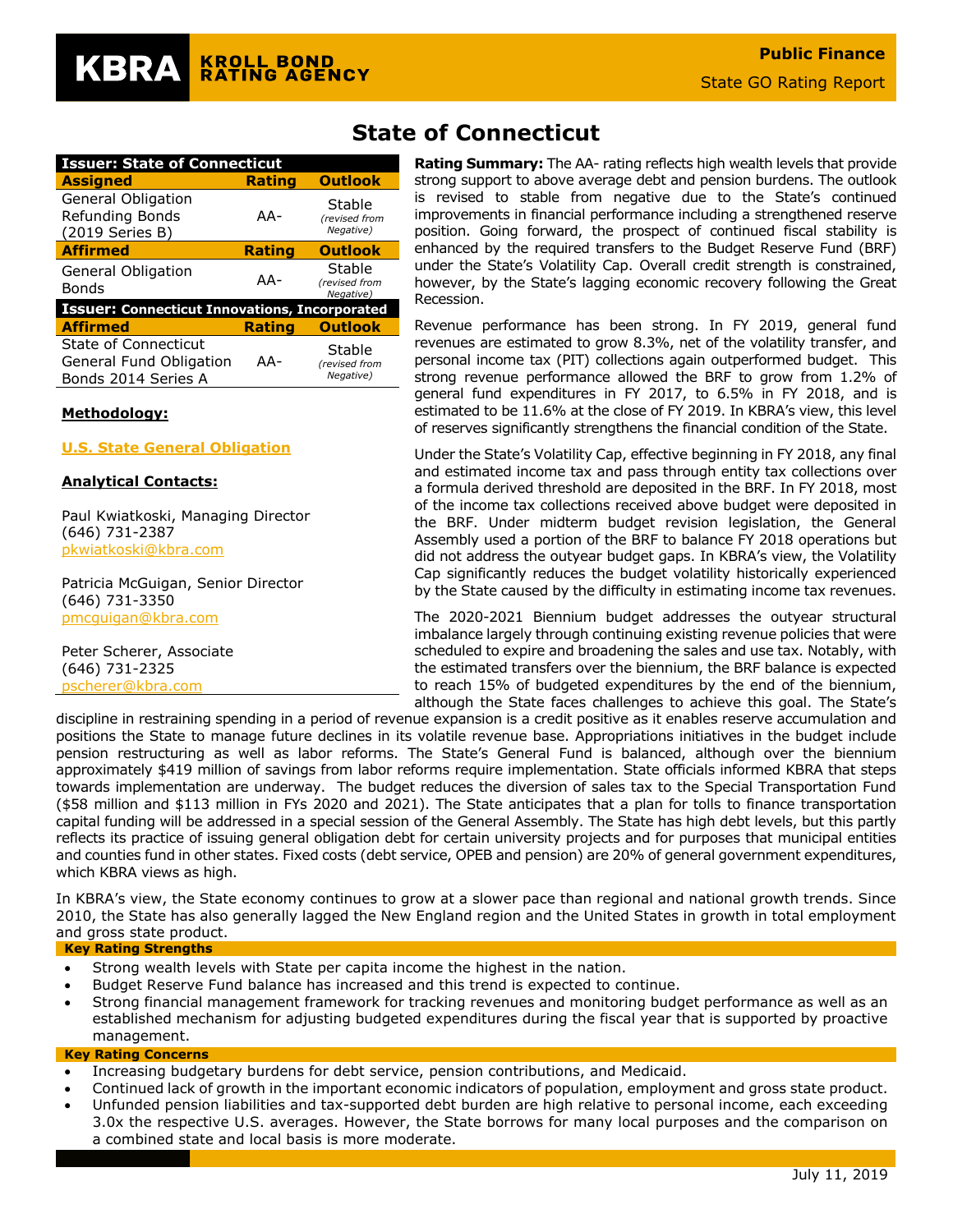#### **Drivers for Rating Change**

- Trend of structurally balanced operations and accurate revenue projections in the General Fund accompanied by sustained increase in the funding level of State's Budget Reserve Fund. • Significant improvement in the funded ratios for the State's pension systems. +
- Structural operating deficits in the General Fund.
- Continued pressure on personal income tax collections resulting from difficulty in projecting final and <br>estimated tax collections, further shifts in the State's employment base or decline in economic activity.

The Stable Outlook reflects KBRA's view that the State will continue to maintain its strong reserve position, aided by the fiscal stability afforded by the required transfers under the State's Volatility Cap.

| <b>Rating Highlights</b>                                                                                  |                             |  |  |  |  |
|-----------------------------------------------------------------------------------------------------------|-----------------------------|--|--|--|--|
| Per Capita Personal Income (2018) (in dollars)<br>as a $%$ of U.S.                                        | \$74,561<br>139%            |  |  |  |  |
| Population (2018)<br>Growth 2010 to 2018                                                                  | 3,572,665<br>$-0.2\%$       |  |  |  |  |
| Real GDP, % Change 2010 to 2018<br>Connecitcut<br>New England<br>United States                            | $-2.1\%$<br>10.1%<br>19.0%  |  |  |  |  |
| Budget Reserve Fund Balance (\$ in millions)<br>at FYE 2017<br>at FYE 2018<br>at FYE 2019 (Estimated)     | \$213<br>\$1,185<br>\$2,241 |  |  |  |  |
| Total Direct Debt (\$ in millions)<br>Net Pension Liability (6/30/2018 Measurement Date) (\$ in millions) | \$25,741<br>\$37,988        |  |  |  |  |
| Fixed Costs as a % of Governmental Expenditures (FY 2018)                                                 | 20.4%                       |  |  |  |  |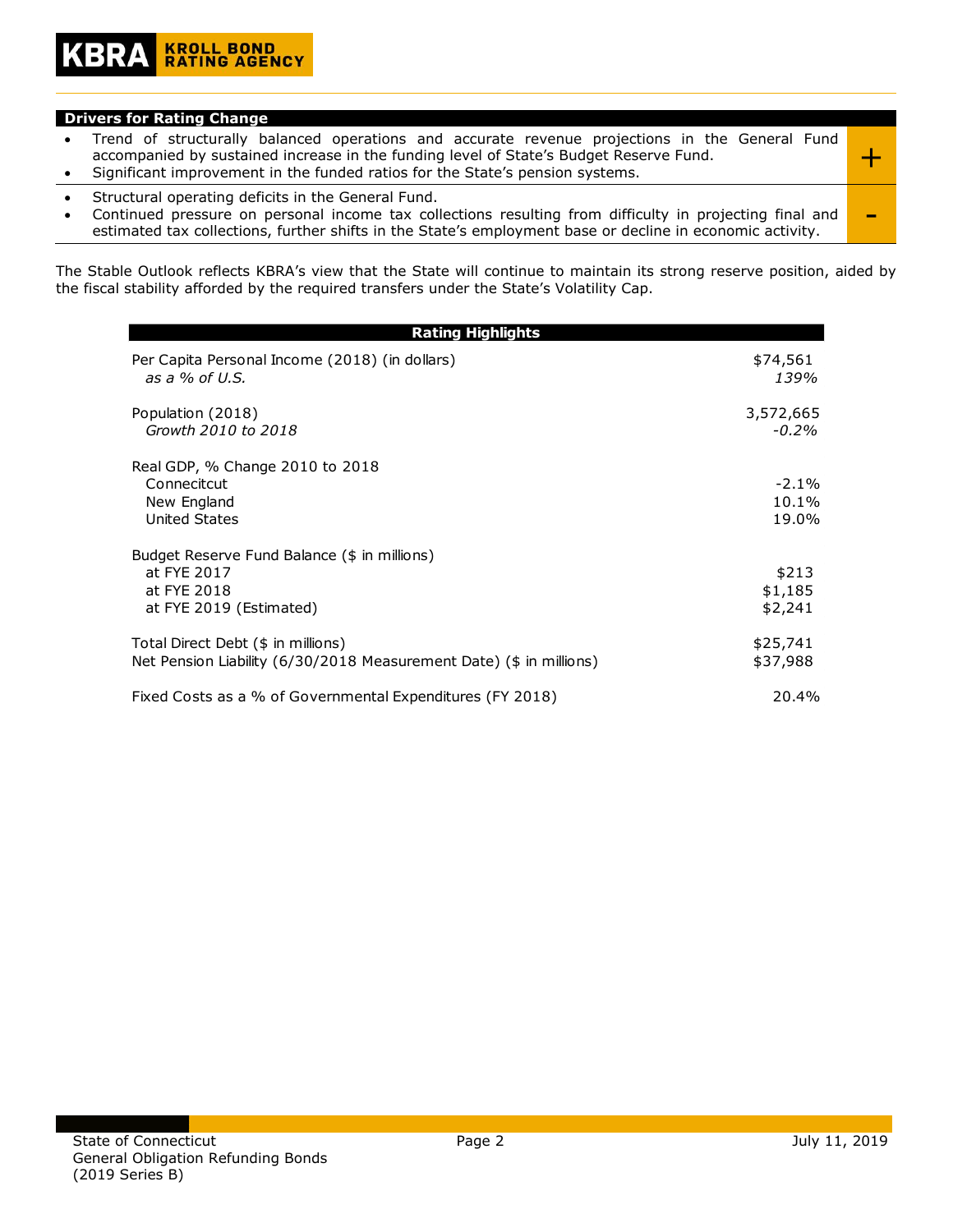| <b>Rating Determinants (RD)</b>                           |     |
|-----------------------------------------------------------|-----|
| 1. Management Structure, Budgeting Practices and Policies | AA+ |
| 2. Debt and Additional Continuing Obligations             | A+  |
| 3. Financial Performance and Liquidity Position           | A+  |
| 4. State Resource Base                                    | AA- |

# **Key Rating Determinants**

## **RD 1: Management Structure, Budgeting Practices and Policies**

KBRA views Connecticut's management structure and policies as providing a very strong framework for managing its financial operations and debt issuance compared with other states. This framework is established by the State Constitution, Statutes, and administrative practices. Within this framework, the prior administration achieved good financial results in FY 2018 and this trend continued through FY 2019. The newly elected Governor, Ned Lamont, has identified fiscal stability as one of his top priorities.

## **Constitutional Provisions**

Under Connecticut's Constitution, the State is divided into three distinct branches: The Legislative, Executive, and Judicial. The executive power of the State is vested in the Governor. Governor Ned Lamont was elected in November of 2018 for a term beginning in January 2019 succeeding two-term Governor Dannel Malloy. Treasurer Shawn Wooden was also elected November 2018 succeeding Treasurer Denise Nappier, who had served in the role since 1999. The Treasurer is primarily responsible for receiving and disbursing monies of the State, and is the sole fiduciary of the State's retirement funds. The Treasurer also has the responsibility for carrying out the issuance of debt. The Comptroller is required to issue monthly budgetary reports on the State's financial condition, in conjunction with the Office of Policy and Management (OPM). OPM is directly responsible to the Governor for policy development in the areas of budget and financial management and prepares the State budget.

The State's Constitution provides that the General Assembly may not authorize general budget expenditures in excess of estimated revenues. The Constitution also includes a spending cap on annual growth in expenditures which limits the increase in expenditures to the greater of the five-year average growth in personal income or inflation over the previous year. The cap excludes debt service for general obligation debt. The cap may be exceeded if the Governor declares a fiscal emergency, and both houses of the legislature support such action by a three-fifths vote.

Under the State Constitution, the Governor has the power to veto any line item of any itemized appropriation bill, while at the same time approving the remainder of the bill. The General Assembly may override the Governor's veto by two thirds vote of each legislative house.

#### **Statutory Provisions**

State law requires that total net appropriations for each fund shall not exceed estimated revenues for each respective fund.

Under State statute, the State is required to monitor its financial performance monthly and the Governor is empowered to take action, under statutory limitations, to maintain budget balance. State statutes require consensus revenue forecast to be developed on a regular basis three times a year. The State's statutes allow for broad revenue raising ability.

#### **Financial Management Policies**

The State operates under a strong and comprehensive framework of financial management policies, most of which are codified in statute. The State's framework for financial management includes the following planning and reporting components:

• Monthly Reports on Financial Performance— By statute, OPM is required to provide the State Comptroller with a letter with monthly updates to revenue and expenditure projections for the General Fund in the current fiscal year, along with projections for end of fiscal year surplus or deficits. Based on the OPM letter, the Comptroller prepares a monthly letter on financial performance. Both the OPM and the State Comptroller's monthly letter is available on the state's website. KBRA views the Comptroller's and OPM's monthly monitoring and projection of the year-end financial position as an extremely valuable tool in managing the State's finances.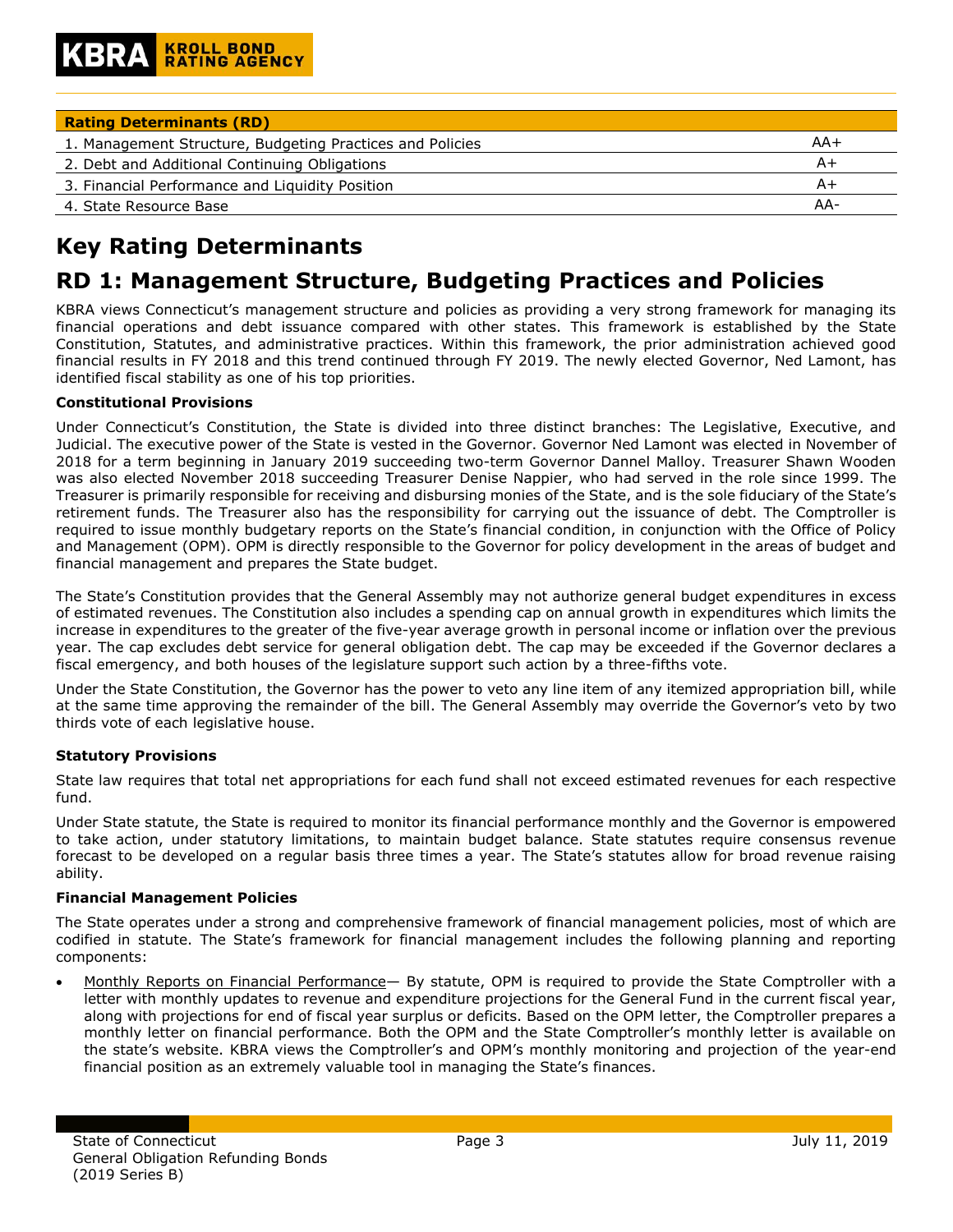- Annual Report to Legislature— By statute, each November, OPM and the Office of Fiscal Analysis (OFA) is required to submit a Fiscal Accountability report to the Legislature which projects revenues, expenditures, and ending balances of each fund for the current biennium and the next three fiscal years.
- Three Year Out Report— As part of the budget process, the Governor must annually submit a separate report to the Legislature which sets forth the estimated revenues and expenditures for the current biennium and the next three fiscal years.
- Consensus Revenue Estimates— OPM and the OFA are required by statute to issue consensus revenue estimates each year by November 10, January 15, and April 30 that cover the current biennium and the next three fiscal years. The development of consensus revenue forecasts utilizes both in house analytic staff and external economic forecasting services. Economic trends are monitored and factored into monthly updates on revenue projections.

The Treasurer has investment responsibility for all funds of the State and functions as the trustee of all State pension, retirement, and trust funds. The Treasurer is required to report annually on investment activities by December 31 to the Governor and the State's Investment Advisory Council.

#### **State Budget Process**

The State's fiscal year begins on July 1 and ends on June 30. The Governor is required to transmit a budget document to the General Assembly in February of odd numbered years setting forth a separate budget for each of the biennium years. Under State Statute, the Governor has the ability to run the State under Executive Order to maintain essential services in the absence of a budget.

In each even numbered year, the Governor must prepare a report (Mid Term Budget Report) on the status of the budget enacted in the previous year with any recommendations on adjustment and revisions for the coming year. All budget recommendations incorporate the consensus revenue estimate process. If a budget surplus or deficit is projected, the Governor will recommend how the deficit will be mitigated or how the surplus will be used.

## **Ability to Adjust Expenditures and Deficit Mitigation**

**KROLL BOND<br>RATING AGENCY** 

Under State statute, the Governor is empowered during the fiscal year to reduce the budget allotment, or expenditure request, by up to 5.0% of any specific appropriation to an agency, except for aid to municipalities, up to 3% of the total appropriations of any fund under certain circumstances without Legislative approval in order to maintain balanced financial operations. Such reductions to expenditures are also referred to as rescissions. Such budget allotments are subject to further modification by the Governor throughout the fiscal year if necessary. Beyond these limits, the General Assembly must act to reduce expenditures.

If the monthly status letter on financial performance issued by the Comptroller indicates a projected General Fund deficit greater than 1% of total General Fund appropriations, the Governor is required within thirty days to submit a report to the General Assembly that outlines a plan that the Governor shall implement to reduce expenditures to prevent a deficit.

Over the last several years, the Governor has adjusted the State's operating budget through the rescission process a number of times in response to projected deficits identified as part of the monthly monitoring of financial performance.

## **Budget Reserve Fund**

State statutes dictate that unappropriated surpluses left in the General Fund shall be transferred to the Budget Reserve Fund (BRF) until the Fund reaches 15% of the net General Fund appropriations. The BRF may only be transferred into the General Fund to fund a deficit in the immediately preceding fiscal year. The Revenue Volatility Cap requires that beginning in FY 2018 estimated and final payments of the personal income tax and the pass-through entity tax in excess of a threshold, the Revenue Volatility Cap, are deposited into the BRF. The threshold for deposits adjusts under a statutory formula tied to personal income and is calculated annually by the State Comptroller. The volatility cap for FY 2019 is \$3,197 million. After the BRF reaches 15% of net General Fund appropriations, revenues in excess of the Volatility Cap are to be applied to long term liabilities, initially pension liabilities.

#### **State Debt Limit**

State statutes impose a ceiling on the amount of General Fund supported debt which may be authorized by the Legislature. The limit is 1.6x net General Fund tax receipts as projected by the Finance, Revenue and Bonding Committee of the General Assembly for the fiscal year in which the bonds are authorized. Certain types of debt are excluded from this cap, including cash flow borrowings and emergency financings. As of the semi-annual debt limit report dated July 1, 2019, the cap for permitted outstanding debt is \$27.3 billion. The aggregate amount of authorized and unissued plus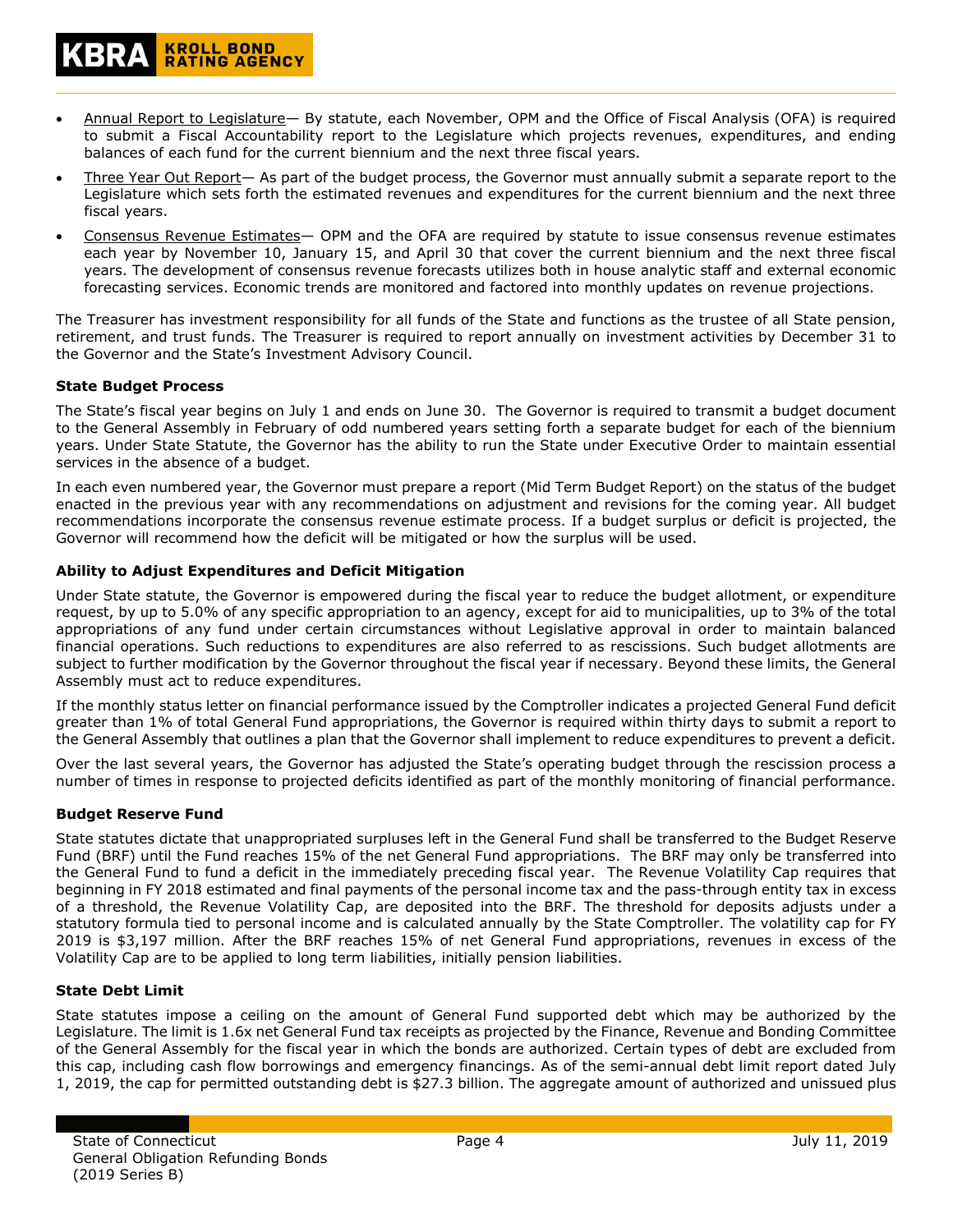issued and outstanding indebtedness of the State subject to the limit was \$21.7 billion leaving \$5.6 billion of borrowing capacity under the limit.

General obligation debt is issued under State debt statutes and specific bond authorizations. These statutes provide that the bonds will be general obligations of the State and that the full faith and credit of the State is pledged for repayment. As per the State's contract with the owners of the bonds, all amounts necessary for payment of principal and interest are appropriated without need for legislative approval. There are no express statutory provisions establishing any priorities in favor of general obligation bondholders over other claims against the State. Connecticut is not a voter initiative state.

## **Municipal Accountability Review Board (MARB)**

Statutes passed by the General Assembly as part of the FY 2018-FY 2019 budget process established a Municipal Accountability Review Board (MARB) to provide oversight and assistance to municipalities experiencing fiscal distress. The State has assumed the annual debt service obligations of the City of Hartford under this program. KBRA has added Hartford's outstanding debt to the State's aggregate outstanding debt.

The State is also providing support to the City of West Haven under MARB including up to \$8 million in FY 2019 and potentially an additional \$4.1 million in FY 2020. The support is expected to be short-term.

## **Bankruptcy**

Under Chapter 9 of the U.S. Bankruptcy Code, State governments are not permitted to petition courts for protection from creditors, including holders of their general obligation debt.

Based on the foregoing, KBRA views Connecticut's management structure, budgeting practices, and policies as continuing to be consistent with a AA+ rating determinant rating.

## **RD 2: Debt and Additional Continuing Obligations**

## **State Tax-Supported Debt**

Connecticut has a tax-supported debt burden of \$25.7 billion including \$19.0 billion in general obligation debt, \$6.0 billion in special tax debt secured by a pledge of transportation related taxes and fees, and \$277 million in various other obligations. Also included in this figure is \$515.9 million in City of Hartford debt. The State has assumed Hartford's debt service payments on this debt under a Contract for Financial Assistance executed in April 2018 as part of a plan to stabilize the financially distressed city. In comparison with other states, Connecticut's state tax-supported debt burden is high. These high debt levels result in part from the State's practice of issuing general obligation debt for certain university projects and for purposes that municipal entities and counties fund in other states, including local school construction. Connecticut has not had a county form of government since October 1960.

The presently offered General Obligation Refunding Bonds (Series B of 2019) will refund approximately \$270 million in outstanding Series 2009A and Series 2009B Bonds for estimated average savings of \$3.7 million annually over the life of the bonds, or present value savings of approximately 12.4%. The average life of the refunding bonds will be substantially the same as the refunded obligations.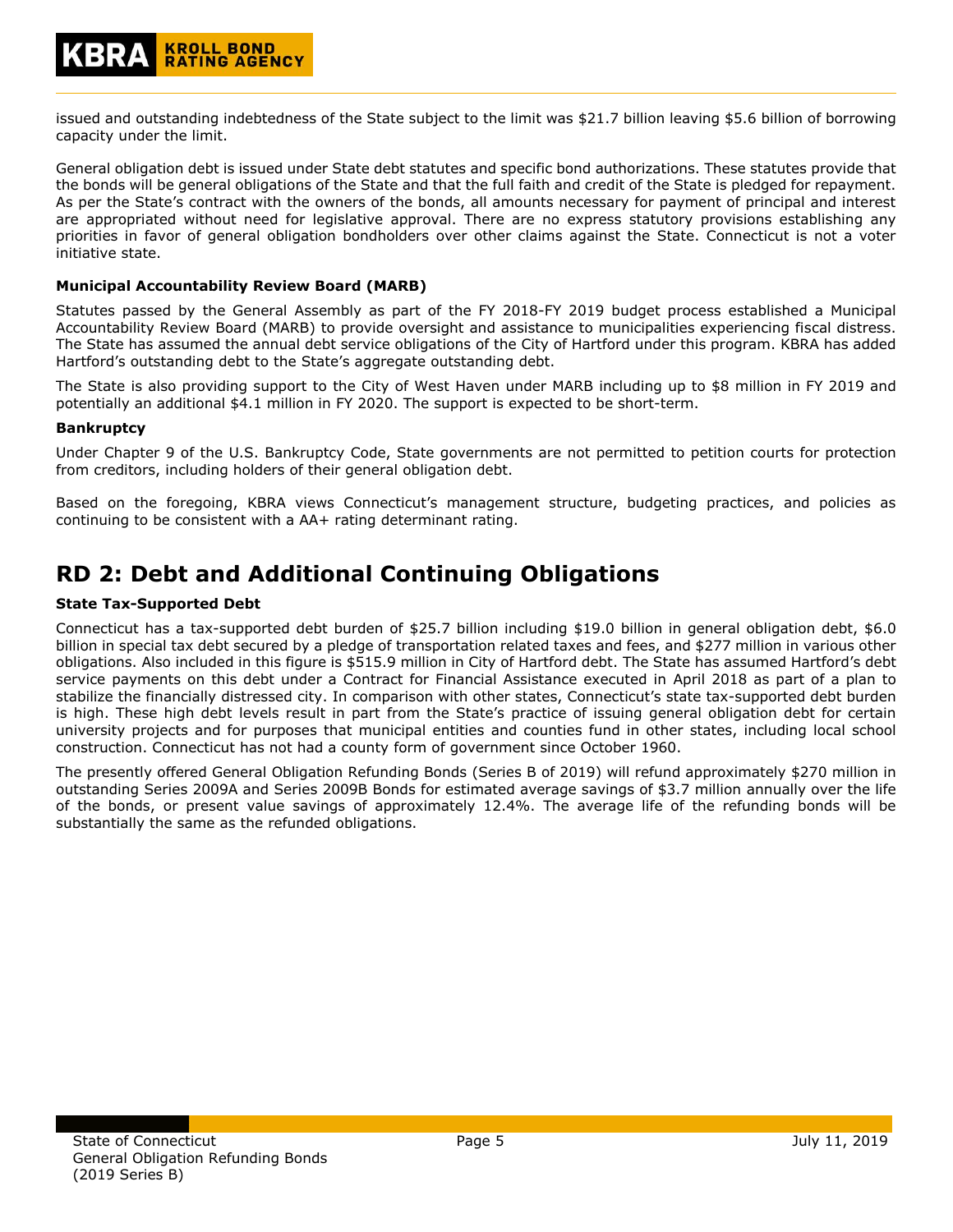|                                                                                                             | <b>FIGURE 1</b> |              |              |              |  |  |  |  |
|-------------------------------------------------------------------------------------------------------------|-----------------|--------------|--------------|--------------|--|--|--|--|
| <b>Pro Forma Direct Tax-Supported Debt</b><br><b>Principal Amount Outstanding</b><br>(dollars in thousands) |                 |              |              |              |  |  |  |  |
|                                                                                                             | 2/1/2016        | 2/1/2017     | 2/15/2018    | 2/1/2019     |  |  |  |  |
| General Obligation Bonds <sup>1</sup>                                                                       | \$13,529,951    | \$14,090,513 | \$14,038,169 | \$15,007,964 |  |  |  |  |
| General Obligation Bond Anticipation Notes                                                                  |                 |              | 400,000      |              |  |  |  |  |
| Pension Obligation Bonds (GO) <sup>2</sup>                                                                  | 2,346,499       | 2,351,187    | 2,369,532    | 2,367,505    |  |  |  |  |
| UConn 2000 Bonds (GO)                                                                                       | 1,059,285       | 1,532,895    | 1,420,535    | 1,635,125    |  |  |  |  |
| <b>Total General Obligation Debt</b>                                                                        | 16,935,735      | 17,974,595   | 18,228,236   | 19,010,594   |  |  |  |  |
| Special Tax Obligation Bonds                                                                                | 4,519,700       | 5,041,800    | 5,540,495    | 5,957,600    |  |  |  |  |
| Other <sup>3</sup>                                                                                          | 320,463         | 326,883      | 302,343      | 256,706      |  |  |  |  |
| State Guaranteed City of Hartford Debt                                                                      |                 |              |              | 515,910      |  |  |  |  |
| <b>Total Direct Tax-Supported Debt</b>                                                                      | 21,775,898      | 23,343,278   | 24,071,074   | 25,740,810   |  |  |  |  |
| Source: Historic State of Connecitcut General Obligation Bond Official Statements.                          |                 |              |              |              |  |  |  |  |

<sup>1</sup>Figure for 2/1/2019 is adjusted to include \$1.0 billion issued March 20, 2019.

<sup>2</sup>Includes accreted value of Capital Appreciation bonds.

3 Includes lease financing, tax increment financings, CHFA Supportive Housing Bonds and CHFA Emergency Mortgage Assistance Program Bonds.

Connecticut's state tax-supported debt burden is high relative to population, personal income and GSP, ranking among the very highest in the Country by all three metrics. The State's debt burden compares more favorably however when analyzed on the basis of aggregate state and local borrowings. By this more inclusive measure, the State's debt burden falls to the top 30% of states compared to personal income and to the top 20% of states compared to GSP (Figure 2).

| <b>FIGURE 2</b>                                                                                    |                            |    |                           |                                           |  |  |  |  |
|----------------------------------------------------------------------------------------------------|----------------------------|----|---------------------------|-------------------------------------------|--|--|--|--|
| <b>Debt Ratios</b><br>(in dollars)                                                                 |                            |    |                           |                                           |  |  |  |  |
|                                                                                                    | Connecticut <sup>1</sup>   |    | Average of<br>U.S. States | Connecticut Rank<br>Among the 50 States   |  |  |  |  |
| Tax-Supported Debt:<br>Per Capita<br>as a % of Personal Income<br>as a % of GSP                    | \$7,132<br>$9.9\%$<br>9.7% | \$ | 1,599<br>$3.1\%$<br>2.7%  | Highest 10%<br>Highest 10%<br>Highest 10% |  |  |  |  |
| Aggregate State and Local Debt:<br>Per Capita<br>as a % of Personal Income<br>as a % of GSP        | \$13,319<br>19.2%<br>18.2% |    | \$9,167<br>18.4%<br>15.8% | Highest 10%<br>Highest 30%<br>Highest 20% |  |  |  |  |
| Source: U.S. Census Bureau, U.S. Bureau of Economic Activity, Credit Scope, and Annual Disclosures |                            |    |                           |                                           |  |  |  |  |

(1)Connecticut Tax-Supported Debt is as of July 1, 2018.

Connecticut has a relatively small level of exposure to variable rate debt or derivative financings; hence these types of transactions do not pose a significant risk to the State's liquidity position. As of July 1, 2019, the State has \$1.175 billion in variable rate general obligation bonds, which represents approximately 7.0% of long-term GO debt. Approximately \$493 million are SIFMA index-based bonds (no put option) and another \$662 million are VRDB and direct placement bonds. The State has one outstanding GO swap with the notional amount of \$20 million that will mature June 1, 2020. Under the swap agreement, the State controls termination unless its rating falls below the BBB level.

#### **Debt Amortization**

Connecticut's debt amortization parameters are conservative, with GO debt generally required to be amortized over 20 years on a level principal basis, which generates a declining debt service schedule. Speed of amortization of direct general obligation debt, is above average with 70% of principal retired over the next 10 years. In FY 2018, debt service on long term direct GO Bonds represented 8.2% of total governmental expenditures (on a GAAP basis) for FY 2018.

#### **Capital Improvement Plan**

The State's general obligation bond authorizations for capital projects has seen a decline in recent years, decreasing from \$2.8 billion in FY 2015 to approximately \$1.4 billion in FY 2019. The Governor's proposed budget calls for authorizations slightly below \$1.0 billion in FY 2020 and FY 2021 as a belt tightening measure, although authorization for bonding was not voted on by the General Assembly and is expected to occur in an upcoming special session.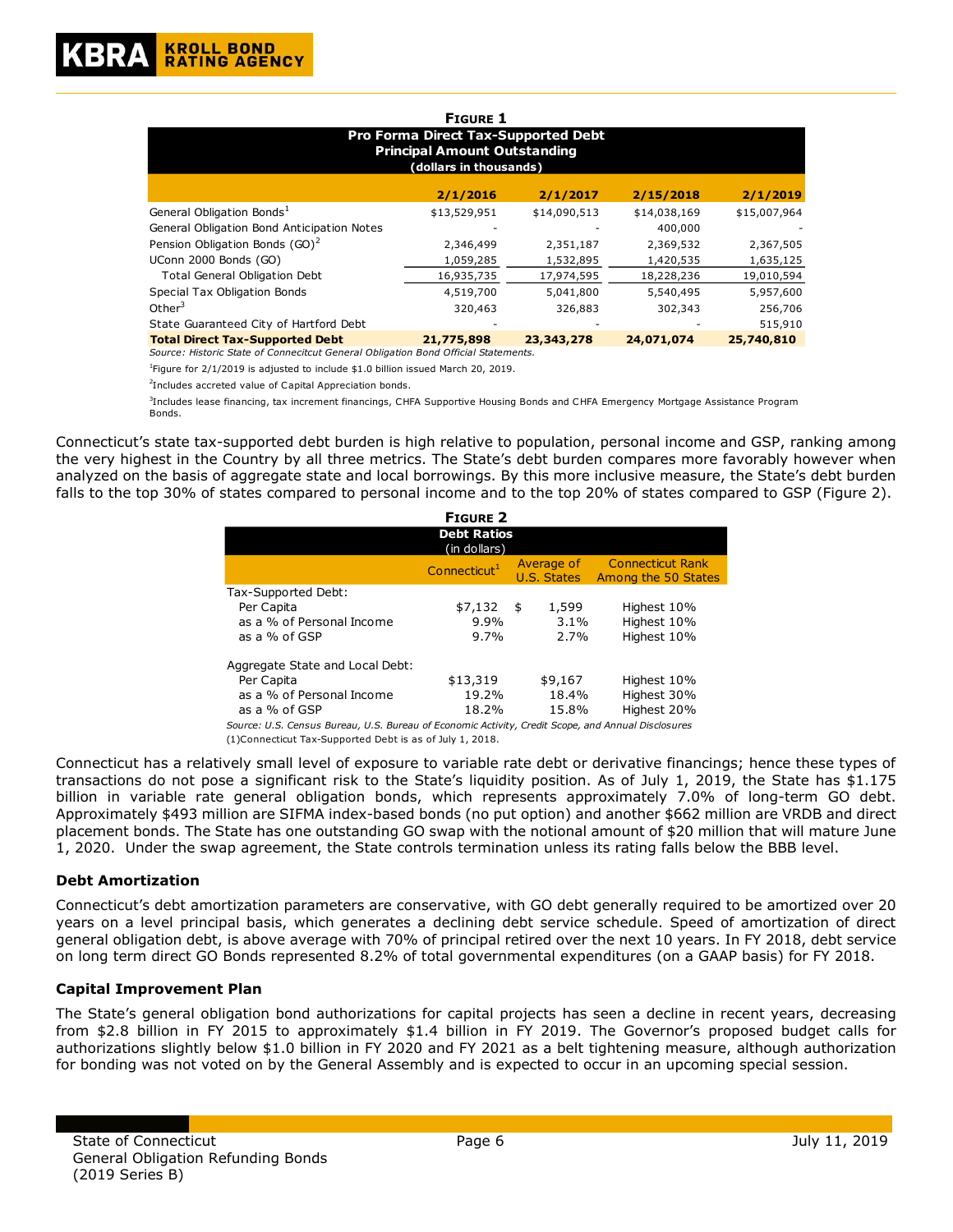#### **State of Connecticut Retirement Systems**

Connecticut administers two major pension plans: the State Employees' Retirement System (SERS) and the State Teachers' Retirement System (TRS). It also administers the Judicial Retirement System (JRS) which is much smaller in scope and not discussed in detail. The State's level of funding for its pension plans remains among the lowest for US states. The funded ratio for SERS is 36.4% and for TRS is 57.7%. The State has contributed to these funds at the full Actuarially Determined Employer Contribution (ADEC) in recent years, but funding progress has lagged as realized investment returns have not reached actuarial assumptions.

#### State Employees' Retirement System (SERS)

SERS is a single-employer defined benefit pension plan that provides retirement, disability, and death benefits to plan members and their beneficiaries. The SERS system covers State employees. Employees also contribute. Full actuarial valuations are performed by a third-party consultant as of June 30 of each even numbered year, with the last full valuation completed as of June 30, 2018. The assumed annual investment rate of return used in determining the state's annual contributions to SERS was reduced gradually from 8.5% in 2010 to 6.9% in 2016. This revised assumption is more realistic in KBRA's view but has contributed to a trend of significant growth in annual contribution requirements.

On July 31, 2017, the General Assembly approved an agreement between the State and State Employee Bargaining Agent Coalition (SEBAC) which made substantial changes to pension and healthcare benefits for State employees and retirees. These changes included a three-year wage freeze, increased employee pension contributions for existing SERS members, a reduced COLA formula and a change in timing for post-2022 retirees, revisions to the healthcare design plan, and cost sharing for current employees. The State additionally agreed to extend the expiration date of the existing agreement with SEBAC on pension and healthcare from 2022 to 2027.

Also implemented in the 2017 agreement was the extension of the end-date for the amortization for approximately 4/5ths of the outstanding unfunded liability from 2032 to 2046. The 2019 Budget Act for the 2020-2021 extends amortization for the remaining 1/5<sup>th</sup> of the unfunded liability also to 2046, which is anticipated to reduce the actuarially determined employer contribution (ADEC) by approximately \$157 million annually in FY 2020 and FY 2021.

#### Teacher's Retirement System (TRS)

TRS is a single-employer defined benefit pension plan administered by the Teachers' Retirement Board (TRB) for teachers, principals and other education supervisors employed in public school districts. Connecticut also pays the entire ADEC to its pension plans on behalf of participating school districts and public universities statewide. The teachers also contribute.

In April 2008, Connecticut issued \$2.3 billion in taxable Pension Obligation Bonds (POB) which was deposited into the Teachers' Retirement Fund. The bond documents include a covenant requiring the State to contribute 100% of the ADEC based upon a closed amortization period ending in 2032. However, as part of the 2019 Budget Act for the 2020-2021 biennium, the State is extending the amortization period 17 years, utilizing a level dollar amortization. The ADEC is reduced by approximately \$183 million in and \$189 million in FYs 2020 and 2021, respectively. To compensate for the modification, a Special Capital Reserve Fund (SCRF) was established for the benefit of the POB holders, with a deposit of \$380.9 million in June 2019. In addition, net lottery revenues will be pledged to replenish the SCRF in the event of a draw. Furthermore, the assumed investment rate of return on the TRS has been reduced from 8% to 6.9%. The State Attorney General has opined that these changes provide adequate protection to the POB bondholders.

| <b>FIGURE 3</b><br><b>Pension Funded Status</b>                    |             |            |              |  |  |  |  |
|--------------------------------------------------------------------|-------------|------------|--------------|--|--|--|--|
|                                                                    |             |            |              |  |  |  |  |
|                                                                    | <b>SERS</b> | <b>TRS</b> | <b>Total</b> |  |  |  |  |
| Market Value of Assets                                             | \$12,453    | \$17,947   | \$30,400     |  |  |  |  |
| Actuarial Accrued Liability                                        | 34,214      | 34,712     | 68,926       |  |  |  |  |
| <b>Unfunded Actuarial Accrued Liability</b>                        | 21,223      | 16,765     | 37,988       |  |  |  |  |
| Funded Ratio (based on the market value of assets)                 | 36.4%       | 51.7%      | 44.1%        |  |  |  |  |
| <b>FY 2018 Actuarially Determined Employer Contribution (ADEC)</b> | 1,443       | 1,271      | 2,714        |  |  |  |  |
| % of ADEC Contributed                                              | 100%        | 100%       |              |  |  |  |  |

*Source: State of Connecticut Annual Information Statement dated February 20, 2019 with July 3, 2019 supplementary information; SERS Report of the Actuary on the Valuation Prepared as of June 30, 2018, Revised June 18, 2019; and TRS Actuarial Valuation as of June 30, 2018, Revised as of June 18, 2019.*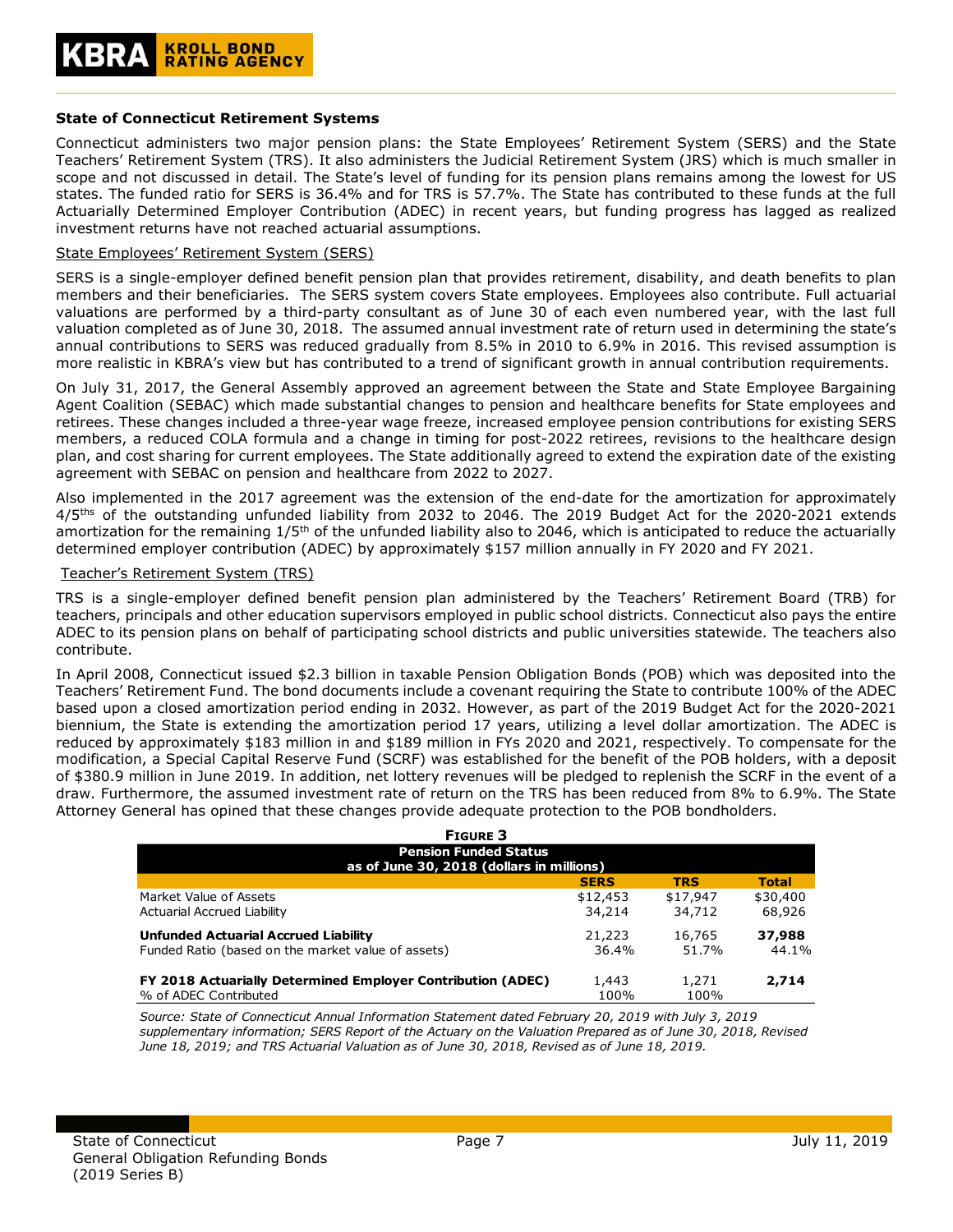#### **Net Pension Liability**

The State's net pension liability (NPL), based on GASB 68 reporting requirements, represents a combined liability for all of the State pension funds, SERS, TRS and JRS. The NPL begins with the total actuarial pension liability based upon the entry age normal actuarial method. From this amount, the market value of invested pension fund assets is deducted and the balance is the NPL. The combined NPL for the State measured as of June 30, 2017 and included in the Statement of Net Position in the State's FY 2018 audited financial statements is \$34.8 billion. This NPL ranks among highest in the country when compared to population, personal income, and GSP (Figure 4). In FY 2018, the State's combined contribution toward pensions was \$2.74 billion including \$1.44 billion to SERS, \$1.27 billion to TRS, and \$25 million to JRS. This total contribution was equivalent to 8.2% of FY 2018 total governmental expenditures.

| <b>FIGURE 4</b>                                           |                     |                                   |                                                |  |  |  |  |
|-----------------------------------------------------------|---------------------|-----------------------------------|------------------------------------------------|--|--|--|--|
| <b>Net Pension Liability (NPL) Ratios</b><br>(in dollars) |                     |                                   |                                                |  |  |  |  |
|                                                           | Connecticut<br>2018 | Average of<br>U.S. States<br>2017 | <b>Connecticut Rank</b><br>Among the 50 States |  |  |  |  |
| Net Pension Liability:                                    |                     |                                   |                                                |  |  |  |  |
| Per Capita                                                | \$9,633             | \$2,045                           | Highest 10%                                    |  |  |  |  |
| as a % of Personal Income                                 | 13.4%               | 3.9%                              | Highest 10%                                    |  |  |  |  |
| as a % of GSP                                             | 13.1%               | 3.5%                              | Highest 10%                                    |  |  |  |  |

*Source: Credit Scope, FY 2017 Data. All figures represent the Net Pension Liability as reported in the Statement of Net Position per GASB 68.*

The State has fully funded the ADEC for the SERS plan since 2012 and on the TRS plan since 2006, but the funded status of the two plans has eroded in part because actual investment returns have lagged assumptions used in determining the State's contribution requirements. The revised return assumptions assume that investment returns will provide a smaller portion of the cashflows needed to maintain the plans, resulting in increased State contributions.

More current unfunded pension liability figures for SERS and TRS as of the June 30, 2018 measurement date indicate a unfunded pension liability of \$34.4 billion. Seen below, contributions to SERS and TRS have grown consistently in recent years and are anticipated to increase to \$2.99 billion in FY 2021. Presented also are the reductions in the ADEC in coming years relative to prior estimates due to the aforementioned legislative changes which extended the amortization of respective unfunded liabilities for the two plans.

|                                                                                                                               | <b>FIGURE 5</b>  |                  |                  |                           |                           |  |  |  |  |
|-------------------------------------------------------------------------------------------------------------------------------|------------------|------------------|------------------|---------------------------|---------------------------|--|--|--|--|
| Actuarially Determined Employer Contributions (ADEC) for SERS and TRS<br>FYE June 30 (dollars in millions)                    |                  |                  |                  |                           |                           |  |  |  |  |
|                                                                                                                               | 2017             | 2018             | 2019             | 2020 Est.                 | 2021 Est.                 |  |  |  |  |
| <b>SERS</b><br>ADEC Prior to 2019 Legislation<br>Less Reductions Per 2019 Legislative Changes<br><b>Total State SERS ADEC</b> | \$1,569<br>1,569 | \$1,443<br>1,443 | \$1,575<br>1,575 | \$1,773<br>(157)<br>1,616 | \$1,897<br>(157)<br>1,740 |  |  |  |  |
| <b>TRS</b><br>ADEC Prior to 2019 Legislation<br>Less Reductions Per 2019 Legislative Changes<br><b>Total State TRS ADEC</b>   | 1,012<br>1,012   | 1,271<br>1,271   | 1,292<br>1,292   | 1,392<br>(183)<br>1,209   | 1,437<br>(189)<br>1,248   |  |  |  |  |
| <b>Total State SERS and TRS ADEC</b>                                                                                          | \$2,581          | \$2,714          | \$2,867          | \$2,825                   | \$2,988                   |  |  |  |  |

*Source: State of Connecticut Annual Information Statement dated February 20, 2019, with July 3, 2019 Supplementary Information; SERS Report of the Actuary on the Valuation Prepared as of June 30, 2018, Revised June 18, 2019; TRS Actuarial Valuation as of June 30, 2018, Revised as of June 18, 2019; and, State of Connecticut Rating Agency Presentation dated March, 2019.*

#### **Other Post-Employment Benefits (OPEB)**

Connecticut provides healthcare and life insurance benefits to eligible state employees who retire from State employment. The State funds the cost of these benefits on a pay as you go basis, as do most states, through a transfer from the General Fund to its OPEB trust fund. The OPEB Trust was established for the payment of post-retirement benefits and for the accumulation of assets for future payment of retiree benefits. The State has phased in payment by all employees of 3% of annual salary to the OPEB trust fund for a period of ten years. It is not expected that the OPEB trust will contribute a significant amount to funding post-retirement healthcare benefits, although the Governor's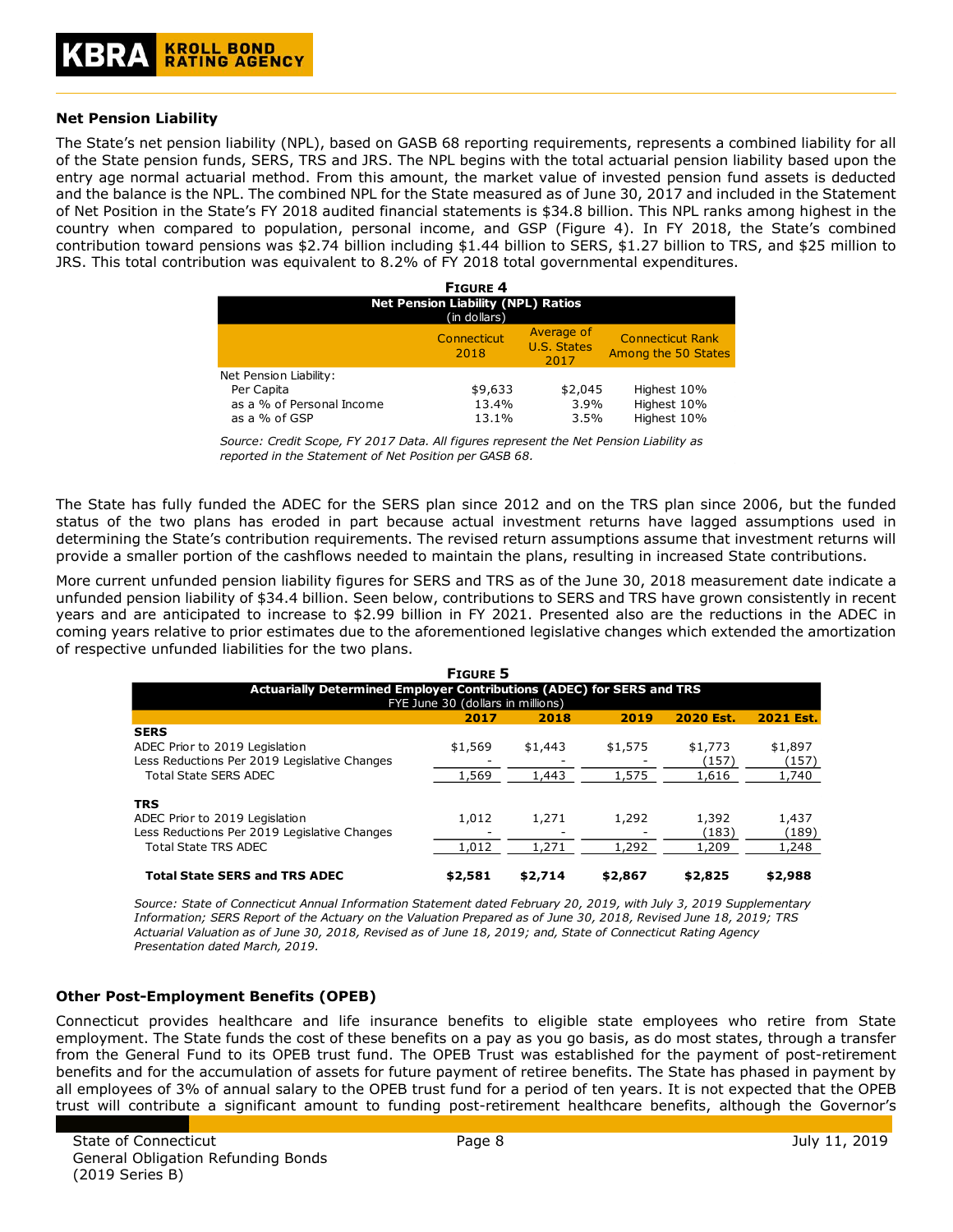proposed FY 2020-2021 budget includes for each year, in accordance with the 2011 SEBAC agreement, an appropriation of around \$120 million to match State employee contributions to the OPEB trust. Changes related to the most recent SEBAC labor agreement, specifically relating to the implementation of the Medicaid Advantage with Prescription Drug program, is expected to reduce OPEB healthcare liabilities significantly. In FY 2018, the State's contribution to retiree healthcare and life insurance costs was \$821 million, which represents 2.8% of FY 2018 total governmental expenditures.

## **Total Fixed Costs**

If certain fixed costs are aggregated, including debt service, pension contributions and pay-as-you-go OPEB costs, the total amount paid by the State in FY 2018 represented 20.4% of total governmental expenditures for FY 2018.

Based on the foregoing, KBRA views the State's debt and additional continuing obligations as continuing to be consistent with the A+ rating determinant rating.

## **RD 3: Financial Performance and Liquidity Position**

The State's financial position trended favorably in FY 2018 and FY 2019 is trending on as another strong year, lifted by better than budgeted income tax receipts and sales tax collections in the General Fund. Underperforming PIT collections had historically weighed on the State's operating performance. Effective in FY 2018, however, there was a swing to substantially better than projected PIT collections. This has allowed the Budget Reserve Fund to grow from 1.2% of General Fund expenditures in FY 2017 (BRF of \$213 million) to 6.5% in FY 2018 (BRF of \$1.2 billion). The BRF balance is estimated to improve further to a strong 11.8% of estimated FY 2019 expenditures (BRF of \$2.2 billion) by the end of the current 2019 fiscal year ending June 30.

The FY 2020-2021 Biennium Budget reflects further transfers to the BRF, and by the close of FY 2021 the BRF is budgeted to reach 15% of General Fund revenues, the State's target funding level. In discussion with KBRA, the Governor identified fiscal stability as one of his top three priorities. The Biennium Budget strengthens the revenue base by renewing the hospital user fee on a permanent basis, renewing certain expiring revenue initiatives and or eliminating future tax cuts, and expanding the sales tax base.

## **FY 2018 Financial Results**

Under the State's Volatility Cap included in the FY 2018–2019 biennium budget (Public Act 17-2), any final and estimated income tax collections over \$3.15 billion are required to be deposited in the BRF. The final and estimated income tax collections are highly volatile, and the legislation helps insulate General Fund operations. FY 2018 was the first year of the required transfers.

In the State's comprehensive annual financial report, the BRF is shown as part of committed fund balance in the General Fund. On a GAAP basis the General Fund unassigned deficit declined to -\$241 million, from -\$821 million at the close of FY 2017, largely reflecting the improved BRF balance (Figure 6).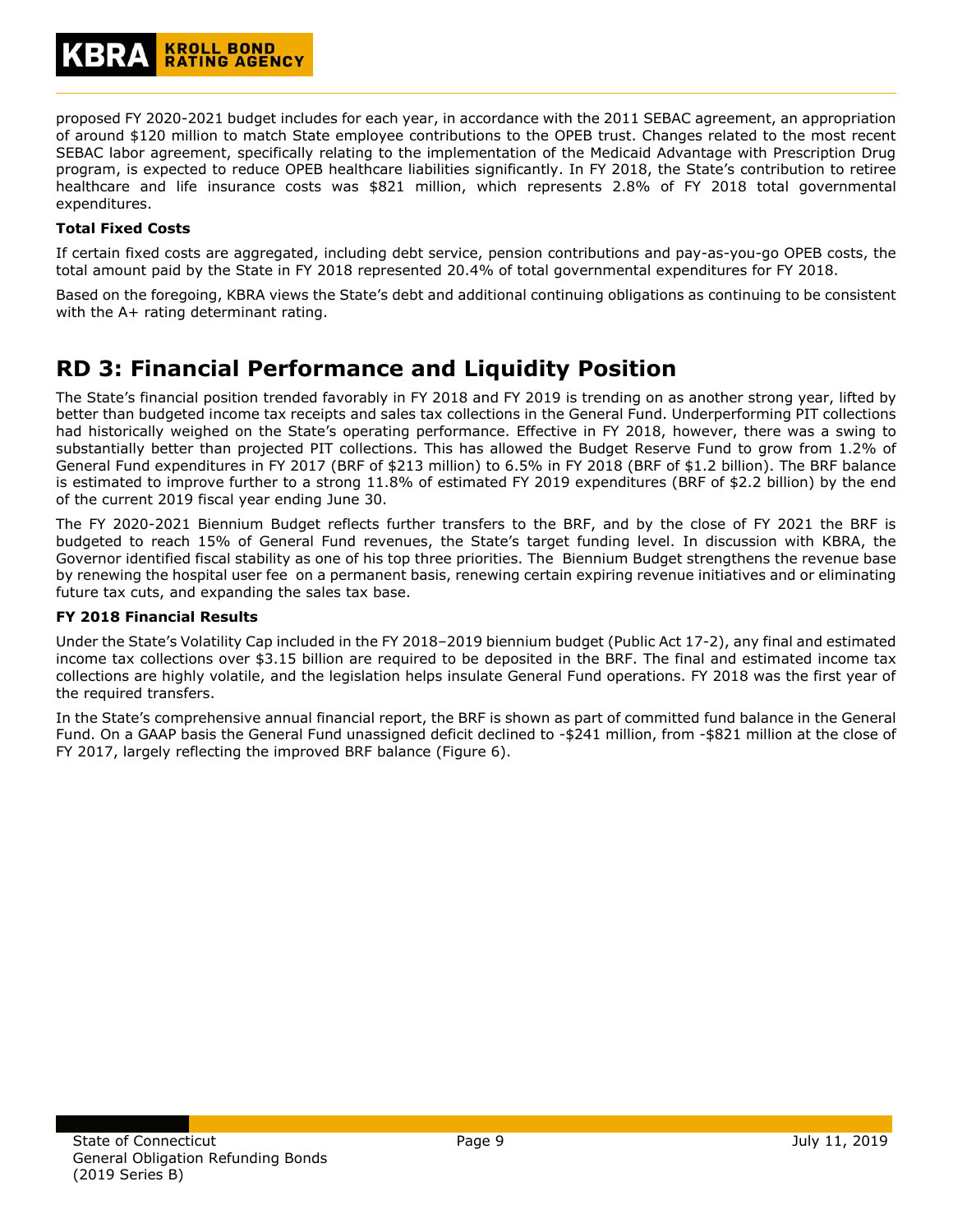|                                                                   | <b>FIGURE 6</b> |          |          |          |         |
|-------------------------------------------------------------------|-----------------|----------|----------|----------|---------|
| <b>General Fund Summary Statement of Income and Balance Sheet</b> |                 |          |          |          |         |
| FYE June 30 (Audited, GAAP Basis) (dollars in millions)           |                 |          |          |          |         |
|                                                                   | 2014            | 2015     | 2016     | 2017     | 2018    |
| <b>Statement of Income</b>                                        |                 |          |          |          |         |
| Revenues                                                          | 17,400          | 17,954   | 18,215   | 18,502   | 20,663  |
| Expenditures                                                      | 16,591          | 16,936   | 17,444   | 17,138   | 18,077  |
| Excess (Deficiency) of Rev. Over Exp.                             | 809             | 1,018    | 771      | 1,364    | 2,586   |
| Other Financing Sources (Uses)                                    | (262)           | (1, 166) | (1, 195) | (1, 243) | (940)   |
| <b>Net Change in Fund Balance</b>                                 | 547             | (148)    | (424)    | 121      | 1,646   |
| Fund Balance (Deficit) - Beginning                                | (589)           | (41)     | (190)    | (614)    | (494)   |
| Change in Reserve for Inventories                                 | 0               | (1)      | (0)      | (1)      | (0)     |
| <b>Fund Balance (Deficit) - Ending</b>                            | (41)            | (190)    | (614)    | (494)    | 1,151   |
| <b>Balance Sheet</b>                                              |                 |          |          |          |         |
| <b>Assets</b>                                                     |                 |          |          |          |         |
| Cash and Cash Equivalents                                         |                 |          |          |          | 481     |
| Taxes Receivable, Net                                             | 1,278           | 1,220    | 1,321    | 1,381    | 1,801   |
| All Other                                                         | 538             | 659      | 532      | 543      | 1,041   |
| <b>Total Assets</b>                                               | 1,816           | 1,880    | 1,853    | 1,924    | 3,323   |
| <b>Liabilities</b>                                                |                 |          |          |          |         |
| Accounts Payable and Accrued Liabilities                          | 302             | 346      | 334      | 350      | 373     |
| Due to Other Funds                                                | 341             | 324      | 432      | 356      | 84      |
| All Other                                                         | 775             | 971      | 1,123    | 1,062    | 1,030   |
| <b>Total Liabilities</b>                                          | 1,418           | 1,641    | 1,889    | 1,768    | 1,487   |
| Deferred Inflows of Resources                                     | 439             | 428      | 578      | 650      | 685     |
| <b>Fund Balances</b>                                              |                 |          |          |          |         |
| Nonspendable                                                      | 50              | 51       | 53       | 54       | 56      |
| Committed for:                                                    |                 |          |          |          |         |
| Continuing Appropriations                                         | 86              | 65       | 97       | 60       | 134     |
| <b>Budget Reserve Fund</b>                                        | 519             | 406      | 236      | 213      | 1,201   |
| Future Budget Years                                               | 31              | 81       |          |          |         |
| Unassigned                                                        | (727)           | (793)    | (999)    | (821)    | (241)   |
| Fund Balance (Deficit) - Ending                                   | (41)            | (190)    | (614)    | (494)    | 1,151   |
| Budget Reserve Fund as a % of Expenditures                        | 3.1%            | 2.4%     | 1.4%     | 1.2%     | 6.6%    |
| Unassigned Fund Balance as a % of Expenditures                    | $-4.4%$         | $-4.7%$  | $-5.7%$  | $-4.8%$  | $-1.3%$ |
| Total Fund Balance as a % of Expenditures                         | $-0.2%$         | $-1.1%$  | $-3.5%$  | $-2.9%$  | 6.4%    |

*Source: State of Connecticut CAFRs FY 2014 to FY 2018.*

As presented in the State's audited budgetary based financial report, the General Fund incurred a \$483 million operating deficit in FY 2018 (Figure 7). This result is net of a \$1.47 billion transfer to the BRF. The operating deficit was eliminated by a transfer from the BRF; on a budgetary basis the BRF is reported as a special revenue fund. The net effect of the two transfers, one in and one out, was a \$1.2 billion ending BRF balance. The BRF ending balance was 6.5% of expenditures. The volatility of the State's income tax collections necessitates an ample cushion against difficult to predict declines. The Comptroller's office recommends the BRF reach a level of 15% to protect against a future economic downturn.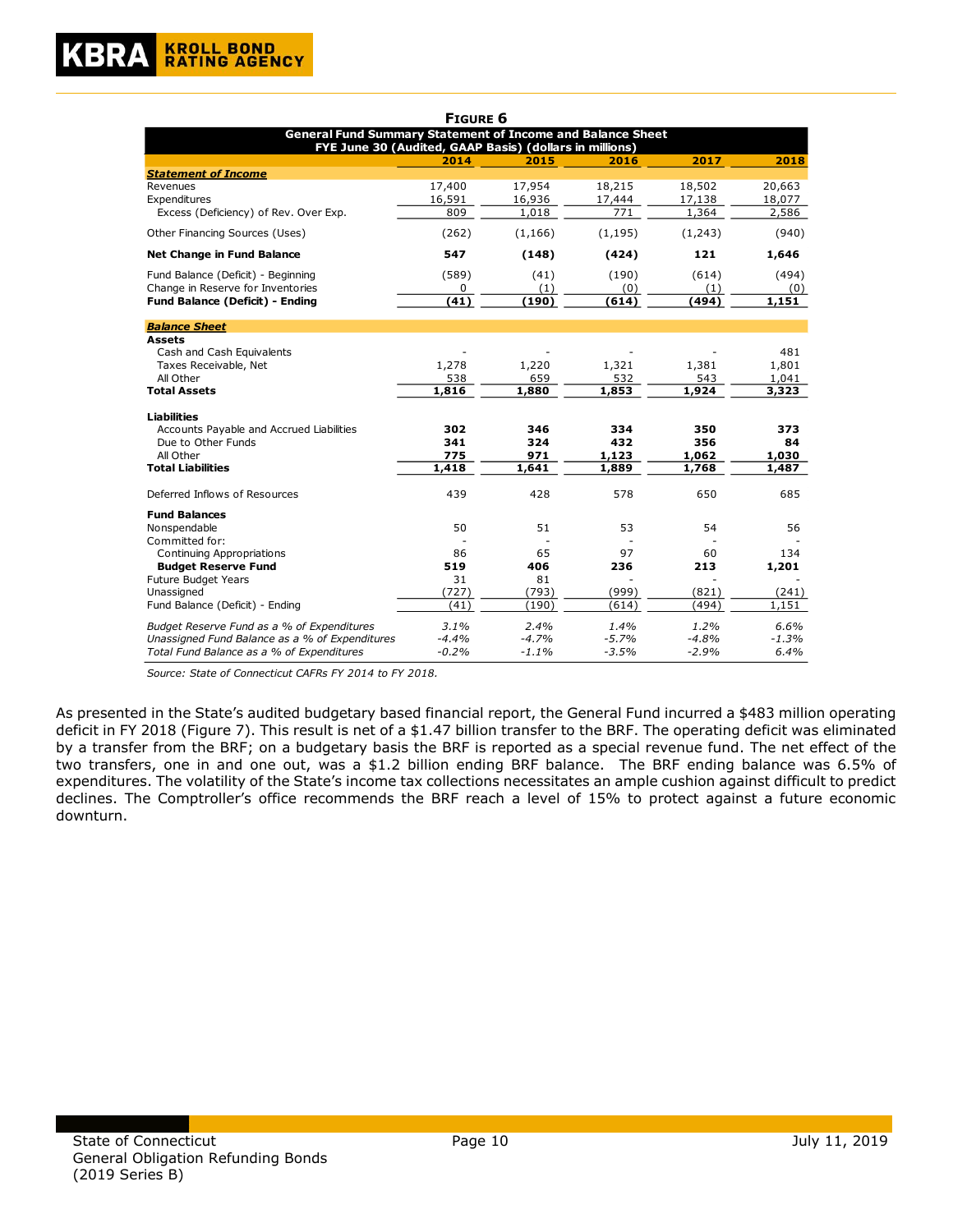| <b>FIGURE 7</b>                                                                                           |                                        |        |        |        |        |  |  |  |  |  |
|-----------------------------------------------------------------------------------------------------------|----------------------------------------|--------|--------|--------|--------|--|--|--|--|--|
| General Fund Statement of Revenues, Expenditures, and Net Surplus                                         |                                        |        |        |        |        |  |  |  |  |  |
| Budgetary Modified Cash Basis (FYE June 30) (dollars in millions)<br>2018<br>2015<br>2016<br>2017<br>2014 |                                        |        |        |        |        |  |  |  |  |  |
| Operating Revenues <sup>1</sup>                                                                           | 17,009                                 | 17,282 | 17,781 | 17,703 | 18,199 |  |  |  |  |  |
| Operating Expenditures                                                                                    | 16,980                                 | 17,420 | 17,921 | 17,763 | 18,611 |  |  |  |  |  |
| <b>Other Resources</b>                                                                                    | 29                                     | 25     | (30)   | 37     | (71)   |  |  |  |  |  |
| <b>Operating Surplus (Deficit)</b>                                                                        | 58                                     | (113)  | (170)  | (23)   | (483)  |  |  |  |  |  |
| Transfers (to) from Budget Reserve Fund                                                                   | (248)                                  | 113    | 170    | 23     | 483    |  |  |  |  |  |
| Reserved for Subsequent Years Expenditure                                                                 |                                        |        |        |        |        |  |  |  |  |  |
| Reserved for Prior Years Resources                                                                        | 191                                    |        |        |        |        |  |  |  |  |  |
| <b>Unappropriated Surplus (Deficit)</b>                                                                   |                                        |        |        |        |        |  |  |  |  |  |
|                                                                                                           |                                        |        |        |        |        |  |  |  |  |  |
|                                                                                                           | <b>Budget Reserve Fund<sup>3</sup></b> |        |        |        |        |  |  |  |  |  |
| Beginning Budget Reserve Fund Balance                                                                     | 271                                    | 519    | 406    | 236    | 213    |  |  |  |  |  |
| Transfers from (to) General Fund                                                                          | 248                                    | (113)  | (170)  | (23)   | (483)  |  |  |  |  |  |
| Volatility Cap Deposit <sup>2</sup>                                                                       |                                        |        |        |        | 1,471  |  |  |  |  |  |
| <b>Ending Budget Reserve Fund Balance</b>                                                                 | 519                                    | 406    | 236    | 213    | 1,201  |  |  |  |  |  |
| as a % of Operating Expenditures                                                                          | 3.1%                                   | 2.3%   | 1.3%   | 1.2%   | 6.5%   |  |  |  |  |  |

*Source: Annual Financial Reports of the State Controller*

<sup>1</sup>FY 2018 revenue is reported net of a \$1.47 billion deposit to the BRF.

<sup>3</sup>Held in Special Revenue Fund. <sup>2</sup>Effective beginning in FY 2018, estimated and final income tax collections above \$3.15 billion are transferred to the BRF.

Overall, FY 2018 General Fund revenue performance was exceptionally strong as personal income taxes (PIT) exceeded budget by \$1.59 billion. Withholding taxes outperformed budget by 1.8%, while estimated and final taxes were 47.2% over budget. Changes in federal tax law are believed to have influenced taxpayer behavior, including an increase in capital gains reporting and accelerated tax payments to maximize deductions prior to the expiration of uncapped state and local tax deductions. Additionally, there was a one-time unbudgeted payment of income taxes on the repatriation of overseas profits of hedge fund managers that the IRS required be brought back to the US by the end of calendar year 2017 (Section 457A of the IRS code, enacted in 2008).

Other revenue categories that experienced weakness relative to budget, include sales and use tax (-\$18.3 million), corporations tax (-\$12.5 million), public service corporations (-\$34 million), cigarette taxes (-\$17.8 million). General Fund federal grant revenue was \$623.2 million below budget due in part to a delay in approvals for Medicaid reimbursements related to supplemental hospital payments. These federal payments were received in FY 2019.

General Fund expenditures increased 4.8% in FY 2018. This elevated increase is largely driven by a revision to policies regarding hospital funding. Supplemental hospital payments increased \$562 million, although a portion of the cost is expected to be offset by higher federal Medicaid payments which were received in FY 2019. Other sizable cost growth areas were teacher pension funding (\$258.9 million) and debt service (\$182.3 million). KBRA notes the state achieved a negotiated labor agreement which helped contain state employee labor costs.

| <b>FIGURE 8</b>                                    |        |              |        |              |        |          |        |          |        |
|----------------------------------------------------|--------|--------------|--------|--------------|--------|----------|--------|----------|--------|
| <b>General Fund Revenues</b>                       |        |              |        |              |        |          |        |          |        |
| <b>Budgetary Modified Cash Basis (FYE June 30)</b> |        |              |        |              |        |          |        |          |        |
|                                                    |        | <b>A YOY</b> |        | <b>A YOY</b> |        | A YOY    |        | A YOY    |        |
| <i>(dollars in millions)</i>                       | 2014   | (%)          | 2015   | (%)          | 2016   | (%)      | 2017   | (%)      | 2018   |
| Personal Income Tax                                | 8.719  | 5.0%         | 9,151  | 0.3%         | 9,182  | $-2.1%$  | 8,989  | 19.8%    | 10,770 |
| <b>Federal Grants</b>                              | 1,244  | $-0.2%$      | 1,241  | 4.9%         | 1,302  | 1.8%     | 1,325  | $-13.7%$ | 1,143  |
| Sales and Use Tax                                  | 4,101  | 2.5%         | 4,205  | $-0.6%$      | 4,182  | 0.2%     | 4,192  | 0.2%     | 4,202  |
| Corporate Income Tax                               | 782    | 4.2%         | 815    | 8.1%         | 880    | 17.8%    | 1,038  | $-11.3%$ | 921    |
| Excise Taxes (Alcohol and Cigarettes)              | 437    | $-3.9%$      | 420    | 3.9%         | 437    | 1.8%     | 445    | $-1.1%$  | 440    |
| Indian Gaming Payments                             | 280    | $-4.2%$      | 268    | $-0.8%$      | 266    | 1.5%     | 270    | 1.1%     | 273    |
| Statutory Transfers from Other Funds               | 874    | $-84.5%$     | 135    | 31.4%        | 178    | $-33.5%$ | 118    | $-7.3%$  | 110    |
| Other                                              | 573    | 82.6%        | 1,046  | 29.5%        | 1,355  | $-2.1%$  | 1,326  | $-74.4%$ | 340    |
| <b>Total Revenues</b>                              | 17,010 | 1.6%         | 17,282 | 2.9%         | 17.781 | $-0.4%$  | 17,703 | 2.8%     | 18,199 |

*Source: Annual Financial Report of the State Controller FY 2014 to 2018.*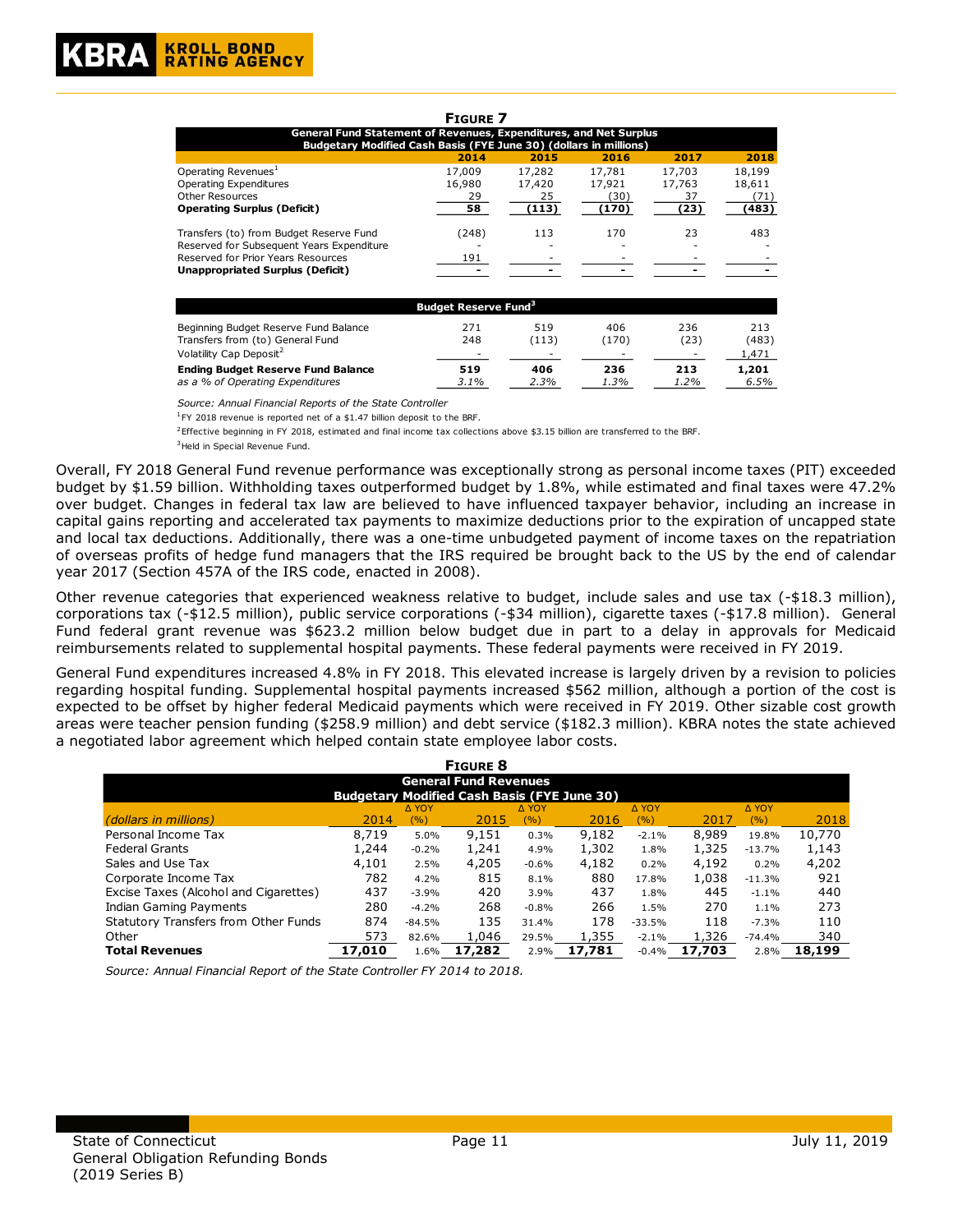

| <b>FIGURE 9</b>                                    |        |              |        |              |        |          |        |         |        |
|----------------------------------------------------|--------|--------------|--------|--------------|--------|----------|--------|---------|--------|
| <b>General Fund Expenditures</b>                   |        |              |        |              |        |          |        |         |        |
| <b>Budgetary Modified Cash Basis (FYE June 30)</b> |        |              |        |              |        |          |        |         |        |
|                                                    |        | <b>A YOY</b> |        | <b>A YOY</b> |        | A YOY    |        | A YOY   |        |
| <i>(dollars in millions)</i>                       | 2014   | (%)          | 2015   | (%)          | 2016   | (%)      | 2017   | (9/6)   | 2018   |
| <b>General Government</b>                          | 606    | 9.1%         | 661    | $-5.1%$      | 627    | $-6.8%$  | 585    | 10.7%   | 648    |
| Public Safety                                      | 278    | 3.4%         | 287    | 0.5%         | 289    | $-4.9%$  | 274    | $-5.3%$ | 260    |
| Conservation and Development                       | 221    | $-6.8%$      | 206    | $-5.3%$      | 195    | $-7.1%$  | 181    | $0.0\%$ | 181    |
| Health and Hospitals                               | 1,827  | $-2.3%$      | 1,785  | $-1.1%$      | 1,766  | $-32.6%$ | 1,190  | $-2.2%$ | 1,163  |
| <b>Human Services</b>                              | 3,216  | $-3.7%$      | 3,096  | 0.2%         | 3,102  | 16.9%    | 3,625  | 18.4%   | 4,292  |
| Education, Libraries and Museums                   | 4,695  | 7.0%         | 5,025  | 1.9%         | 5,122  | $-2.3%$  | 5,004  | 0.4%    | 5,025  |
| Corrections and Judicial                           | 2,023  | 2.3%         | 2,070  | $-0.5%$      | 2.061  | $-5.4%$  | 1,949  | $-2.0%$ | 1,911  |
| Debt Service                                       | 1,646  | $-5.6%$      | 1,554  | 17.8%        | 1,831  | 5.7%     | 1,935  | 0.9%    | 1,951  |
| Other                                              | 2,467  | 10.9%        | 2,735  | 7.1%         | 2,929  | 3.1%     | 3,020  | 5.3%    | 3,180  |
| <b>Total Expenditures</b>                          | 16,980 | 2.6%         | 17,420 | 2.9%         | 17,921 | $-0.9%$  | 17,763 | 4.8%    | 18,611 |

*Source: Annual Financial Report of the State Controller FY 2014 to 2018.*

#### **Fiscal 2019**

OPM's FY 2019 financial estimates (from June 20, 2019), indicate strong revenue performance and substantial improvement in the Budget Reserve Fund. Most recent State estimates indicate a \$701 million general fund operating surplus; this figure is net of an estimated required volatility transfer of \$895.5 million to the BRF resulting from strong income tax performance (Figure 10). Of the estimated \$701 million operating surplus, \$381 million was transferred to the Teachers Retirement System Special Capital Reserve Fund, \$160 million will be reserved for potential hospital settlement and the remaining balance will flow to the BRF. The BRF balance is estimated to be \$2.2 billion at FYE which is 11.6% of estimated FY 2019 expenditures, bringing the BRF balance closer to the statutory target of 15%. Strengthened reserves will help the State in weathering economic downturns.

The TRS Special Capital Reserve Fund was established in June 2019 to comply with the adequate provision requirement of the 2008 GO pension obligation bonds. The State is changing the actuarial funding methodology for the TRS, and to make this change requires meeting an adequate provision covenant. The reserve for the hospital settlement is related to a tentative agreement on litigation brought by the CT Hospital Association in 2015 regarding a provider tax established in 2011 which the State was supposed to reimburse.

Income tax collections were budgeted to decline in 2019 due to the absence of the extraordinary impact in FY 2018 from federal tax reform. As of May 31, 2019, the State's estimate for personal income taxes reflects a 11.7% decline from the prior year, which is better than budget performance. The PIT decline is largely offset by pass-through entity income taxes collections which started in FY 2019. Under federal tax law changes effective January 1, 2018, passthrough businesses (sole proprietors, partnerships and S-corporations) gained a 20 percent deduction, incentivizing organizing and reporting as a pass-through entity.

Sales tax collections also outperformed budget; annual growth from 2018 actuals is estimated at 3.1%. The improvement reflects increased collection from online sales, partially due to the U.S. Supreme Court decision Wayfair, Inc. v. South Dakota. Overall, total general fund revenue net of the \$895 million volatility transfer, increased 8.3% which KBRA views as very strong. Estimated expenditures for the year reflect a 1.4% increase over the prior year results. The State's discipline in restraining spending in a period of revenue expansion is a credit positive as it enables reserve accumulation and positions the State to manage future declines in its volatile revenue base.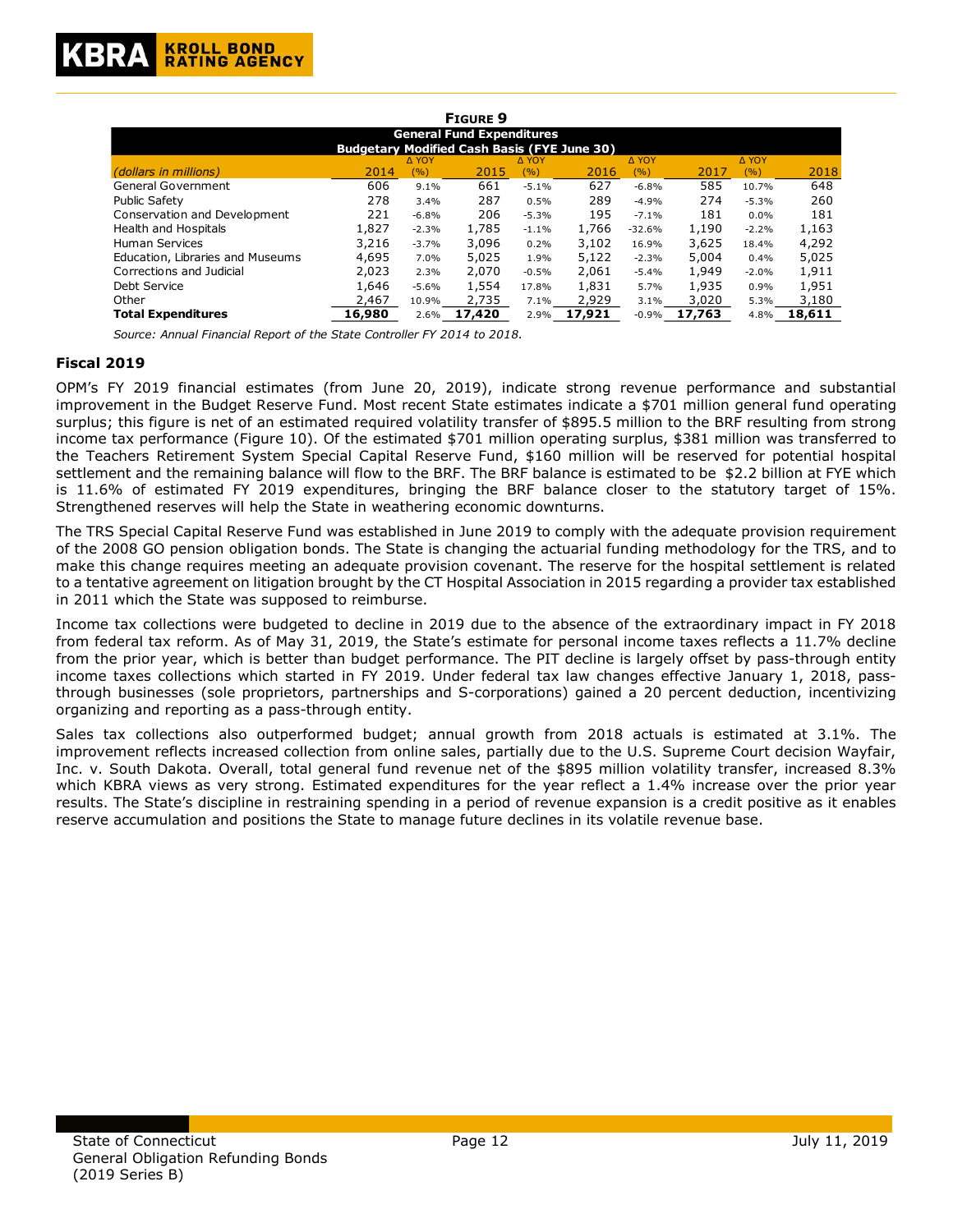|                                                | FIGURE 10                                      |                |                |
|------------------------------------------------|------------------------------------------------|----------------|----------------|
| FYE June 30 (\$ in millions) (Budgetary Basis) | <b>General Fund Operations and BRF Balance</b> |                |                |
|                                                | <b>FY 2019</b>                                 | <b>FY 2020</b> | <b>FY 2021</b> |
|                                                | <b>Estimated</b>                               | <b>Adopted</b> | <b>Adopted</b> |
|                                                | 2019                                           | <b>Budget</b>  | <b>Budget</b>  |
| <b>Prospective Operations</b>                  |                                                |                |                |
| Revenues <sup>1</sup>                          | 19,712                                         | 19,363         | 19,997         |
| Expenditures <sup>2</sup>                      | 19,011                                         | 19,319         | 19,982         |
| Surplus (Deficit)                              | 701                                            | 44             | 15             |
| as a % of Expenditures                         | 3.7%                                           | 0.2%           | 0.1%           |
| <b>Budget Reserve Fund Balance</b>             |                                                |                |                |
| Beginning Budget Reserve Fund Balance          | 1,185                                          | 2,241          | 2,700          |
| Operating Surplus (Deficit)                    | 701                                            | 44             | 15             |
| Volatility Cap Deposit                         | 896                                            | 318            | 302            |
| Revenue Transfer Cap                           |                                                | 97             | 151            |
| Reserve for hospital settlement                | (160)                                          |                |                |
| Transfer to TRS SCRF                           | (381)                                          |                |                |
| <b>Estimated Ending BRF Balance</b>            | 2,241                                          | 2,700          | 3,168          |
| as a % of Budgeted Expenditures                | 11.8%                                          | 14.0%          | 15.9%          |

 $1$ Net of TRS Special Capital Reserve, volatility and revenue cap transfers.

<sup>2</sup> Includes miscellaneous adjustments.

*Source: State of Connecticut*

## **Adopted Biennium Budget**

On June 4, 2019 the State Legislature passed the FYs 2020–2021 Biennium Budget. FY 2020 General Fund spending is budgeted to increase 1.7% over FY 2019 appropriations, and a 3.4% spending increase is budgeted for FY 2021. The enacted budget includes volatility transfers to the State's Budget Reserve Fund (\$620 million over the two years) as well as a reduction in the historical accumulated GAAP deficit (\$75 million in FY 2020). The state has not made an appropriation to reduce the cumulative GAAP deficit since FY 2016.

The budget achieves budget balance largely through a continuation of current policies, as well as expansion of the sales tax base, pension restructuring and labor reforms. Revenue enhancements total \$1.06 billion in FY 2020 and \$1.46 billion in FY 2021. Most notably, the budget retains the FY 2019 structure of hospital user fees charged by the state, thus reversing previous legislation that would have reduced the hospital user fee beginning in FY 2020. The FY 2019 structure reflects a \$900 million hospital user fee, with supplemental payments by the State to the hospitals, and federal grant revenue tied to the supplemental payments. The budget maintains the current 10% corporate tax surcharge (\$60 million in FY 2020). Budgeted withholding PIT revenue is higher than the April 30 consensus revenue estimate by \$90 million in each year to reflect improved expectations for personal income tax (the enacted budget assumes 5.3% growth in FY 2020, and 4.0% in 2021). The economic growth rate for sales tax (prior to tax changes) is 1.8% in FY 2020 and 2.4% in FY 2021.

Larger components of additional revenues in FY 2020 are derived from adjusting the diversion of the car sales tax to the Special Transportation Fund (\$58 million), a 1% prepared food tax (\$48 million), and expansion of the sales tax base to include digital downloads (\$27.5 million). Income taxes benefit from maintaining eligibility limits for property tax credits (\$53 million) and a reduction in the pass-through entity tax credit (\$50 million). While the budget diverts funds from transportation to the General Fund, the budget does not address highway tolls. Consideration of reinstituting tolling may be addressed in a special legislative session.

Appropriation initiatives include a reforms to the teachers' pension costs, for budgeted expenditure savings of \$183 million and \$189 million in FYs 2020 and 2021, respectively. Additional savings are expected to be achieved through reforms in state employees pension (through extending the amortization) and healthcare program reforms, for combined savings of \$163 million in FY 2020 and \$256 million in FY 2021; these initiatives require implementation and State officials have indicated to KBRA that the initial steps are underway. Municipal aid is stable from prior levels, and education funding increases \$118 million over the two years.

#### **Liquidity Position**

The State's strong liquidity position has strengthened further. Available cash balances have averaged \$4.13 billion in FY 2019, relative to a \$2.76 billion average balance in FY 2018.

The common cash pool represents the State's operating cash and includes the Budget Reserve Fund (Figure 11). Available cash includes bond funds and other balances which can be made available to the common cash pool through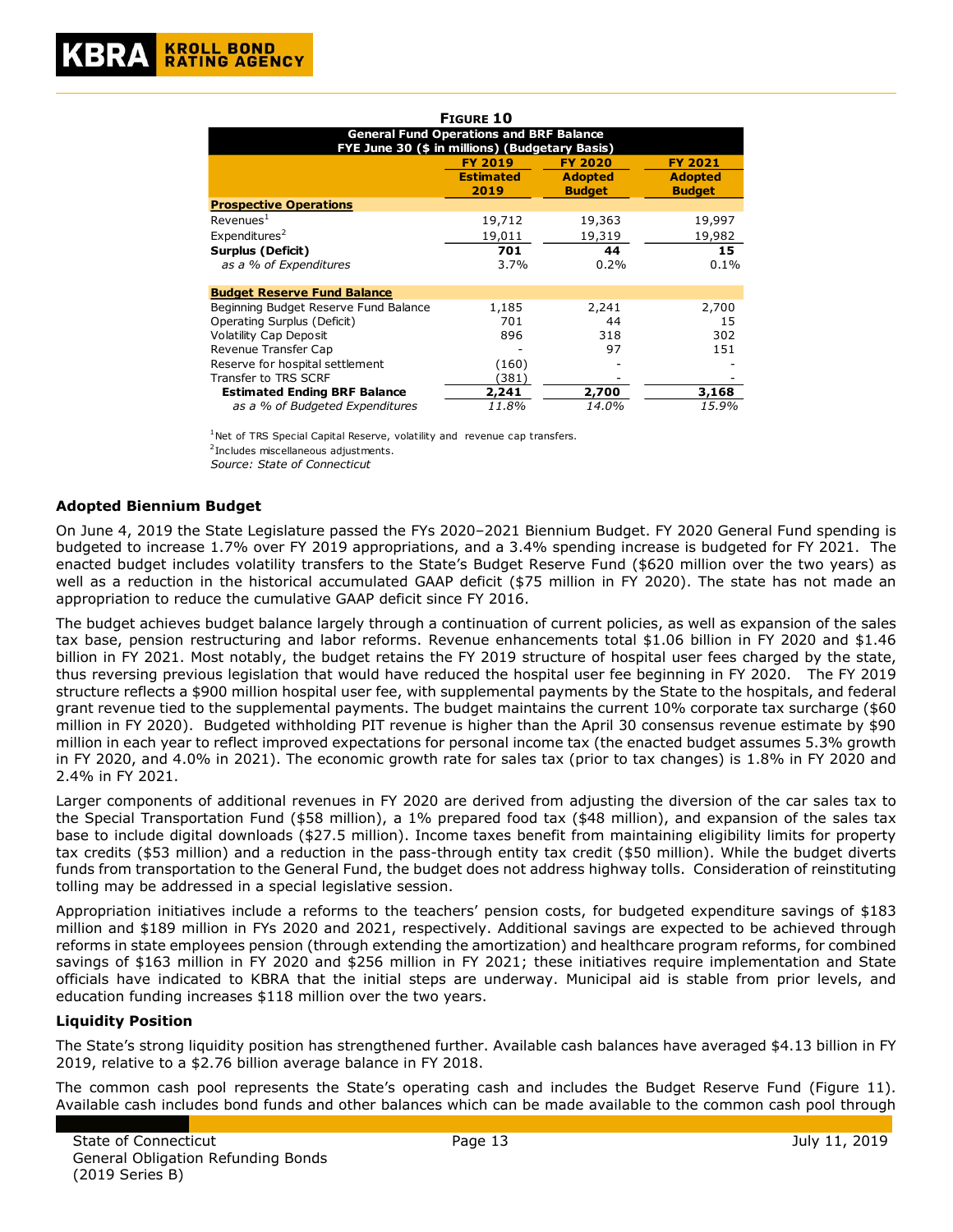temporary transfers under long established State practice. The State's level of cash in the common cash pool at a given point in the fiscal year reflects the seasonality of cash flow. The level of total available cash is impacted both by the rate of bond issuance and the rate of spending from those bond funds. The State has no plans to issue cash flow notes.

| <b>FIGURE 11</b>                                       |                  |                    |                  |                    |                    |                    |
|--------------------------------------------------------|------------------|--------------------|------------------|--------------------|--------------------|--------------------|
| <b>Available Cash Balance</b><br>(dollars in millions) |                  |                    |                  |                    |                    |                    |
|                                                        | 6/30/2014        | 6/30/2015          | 6/30/2016        | 6/30/2017          | 6/30/2018          | 6/30/2019          |
| Common Cash Pool<br>Total Available Cash               | \$941<br>\$1,781 | \$1,092<br>\$2,218 | \$821<br>\$1,764 | \$1,101<br>\$2,657 | \$1,871<br>\$3,399 | \$3,558<br>\$4,827 |

*Source: State of Connecticut Treasurer's Office | Treasurer's Cash and Debt Monthly Reports.*

Based on the foregoing, KBRA views the State's financial performance and liquidity position as continuing to be consistent with the A+ rating determinant rating.

## **RD 4: State Resource Base**

The State's resource base is highly developed but has experienced slow growth in recent years. Per capita personal income ranks first among the 50 States and high levels of educational attainment and low levels of poverty position the State well relative to peers in several areas. Population growth however has been flat since 2010 as the New England region and U.S. have grown of 2.7% and 5.8%, respectively. Per capita personal income levels have additionally grown slowly in recent years and real Gross State Product (GSP) through 2018 has contracted since 2010.

The State however continues to benefit from a diverse and highly productive economic base. In 2018, 16 "Fortune 500" companies were headquartered in Connecticut, including United Technologies Corporation (UTC), Cigna, Praxair, Stanley Black & Decker and Hartford Financial Service Group. The defense industry is an important component of the State's economy and has demonstrated renewed strength since 2002 and this trend is expected to continue. Major defense companies include UTC and its Pratt and Whitney Aircraft Division, Sikorsky Aircraft (a division of Lockheed Martin), and General Dynamics Corporation's Electric Boat Division. In July of 2018 the State announced that KPMG would be adding 110 new jobs to its Stamford office over the next five years. In addition to KPMG, Seven Stars Cloud Group is establishing its global headquarters for technology and innovation at the University of Connecticut's former campus in West Harford and expects to create 330 jobs over the next five years. Additionally, digital services and consulting firm Infosys opened a technology and innovation hub in Hartford in December 2018 with plans to expand the facility to 1,000 jobs by 2023.

## **Population**

Population growth has lagged that of the New England Region and U.S. since 2000 and has contracted over the last five years (Figure 12).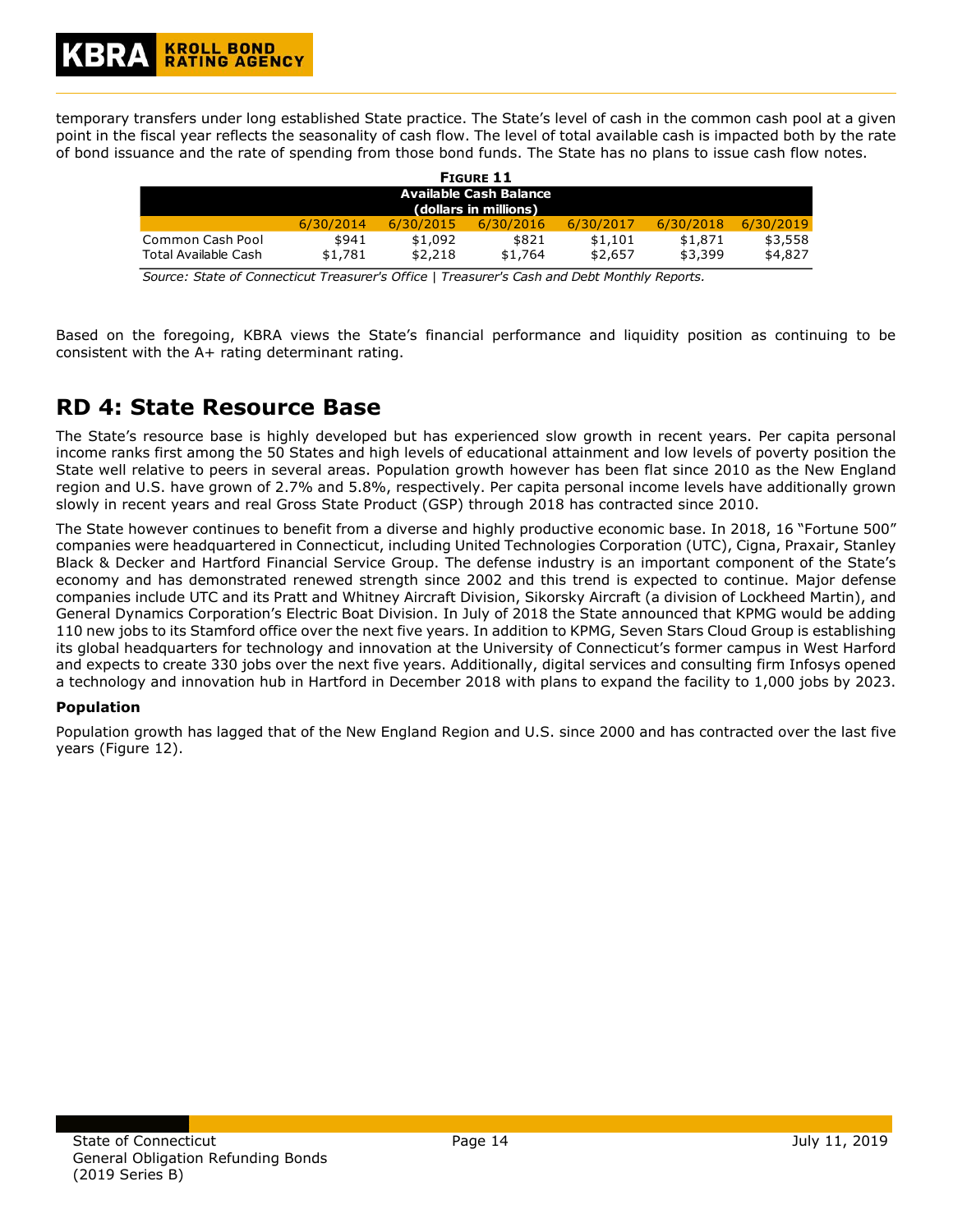

*Source: U.S. Census*

## **Educational Attainment and Poverty**

Educational attainment in Connecticut and the New England region is strong relative to the U.S., although improvement in this metric lagged the U.S. somewhat since 2010 (Figure 13). Poverty in the State is well below the U.S. average but ticked upward since 2010 despite a trend of improvement across the U.S. (Figure 14).



|               | Luucucionul Acculiniche |               | ו טיעוני בכיכו        |
|---------------|-------------------------|---------------|-----------------------|
|               | Δ 2010 to 2017          |               | $\Delta$ 2010 to 2017 |
| Connecticut   | $+3.1%$                 | Connecticut   | $+0.4%$               |
| New England   | $+4.1%$                 | New England   | $-0.1%$               |
| United States | $+3.8%$                 | United States | $-0.4%$               |
|               |                         |               |                       |

Educational Attainment



| nt             |               | Poverty Level |                |
|----------------|---------------|---------------|----------------|
| ∆ 2010 to 2017 |               |               | ∆ 2010 to 2017 |
| $+3.1%$        | Connecticut   |               | $+0.4%$        |
| $+4.1%$        | New England   |               | $-0.1\%$       |
| $+3.8%$        | United States |               | $-0.4%$        |

*Source: U.S. Census Source: U.S. Census*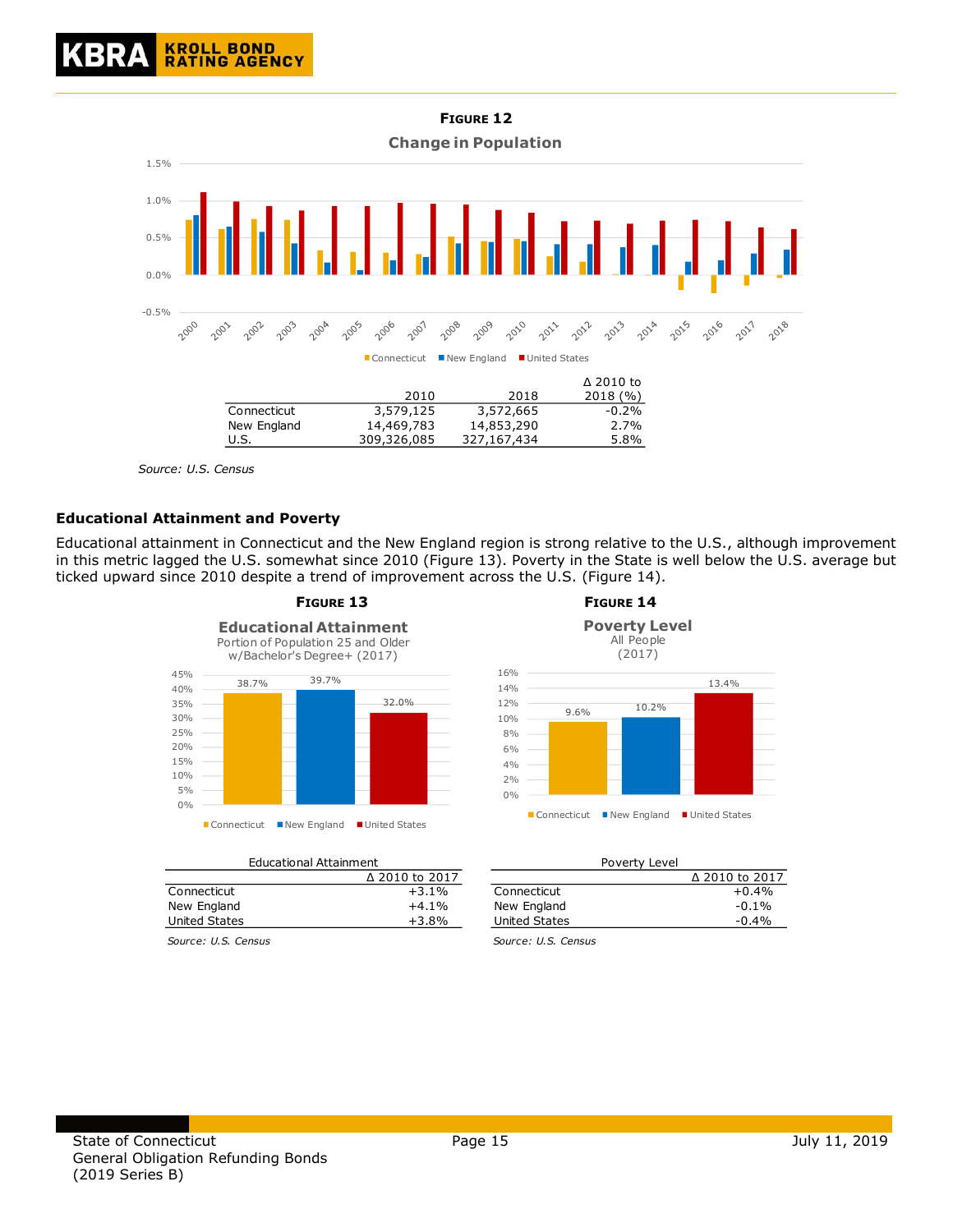## **Age Groups**

Connecticut's proportion of working age individuals is higher than the U.S. average and shrank slightly less since 2010 than the region overall, which KBRA views as a favorable indicator of the State's competitiveness that stands in contrast to less favorable trends in productivity and employment (Figure 15).

**FIGURE 15**



|           |             | $\Delta$ Since 2010 (%) |               |
|-----------|-------------|-------------------------|---------------|
|           | Connecticut | New England             | United States |
| Under 18  | $-2.1\%$    | $-1.8%$                 | $-1.4%$       |
| 18-64     | $-0.5%$     | $-0.9%$                 | $-1.1%$       |
| 65 & Over | $+2.6%$     | $+2.8%$                 | $+2.5%$       |
|           |             |                         |               |

*Source: U.S. Census*

## **Per Capita Personal Income**

Per capita personal income at \$74,561 in 2018 is the highest in the country reflecting the concentration of the State's economy in high value-added industries. Per capita personal income growth however has lagged since 2010 (Figure 16).



*Source: Bureau of Economic Analysis*

#### **Real Gross State Product**

Connecticut's real (inflation adjusted) gross state product (GSP) experienced a more pronounced decline and weaker recovery following the Great Recession than the region and U.S. overall, contracting in seven of the last ten years, including growth of 1.0% in 2018. In KBRA's view, the decline reflects poor performance in from State's pharmaceuticals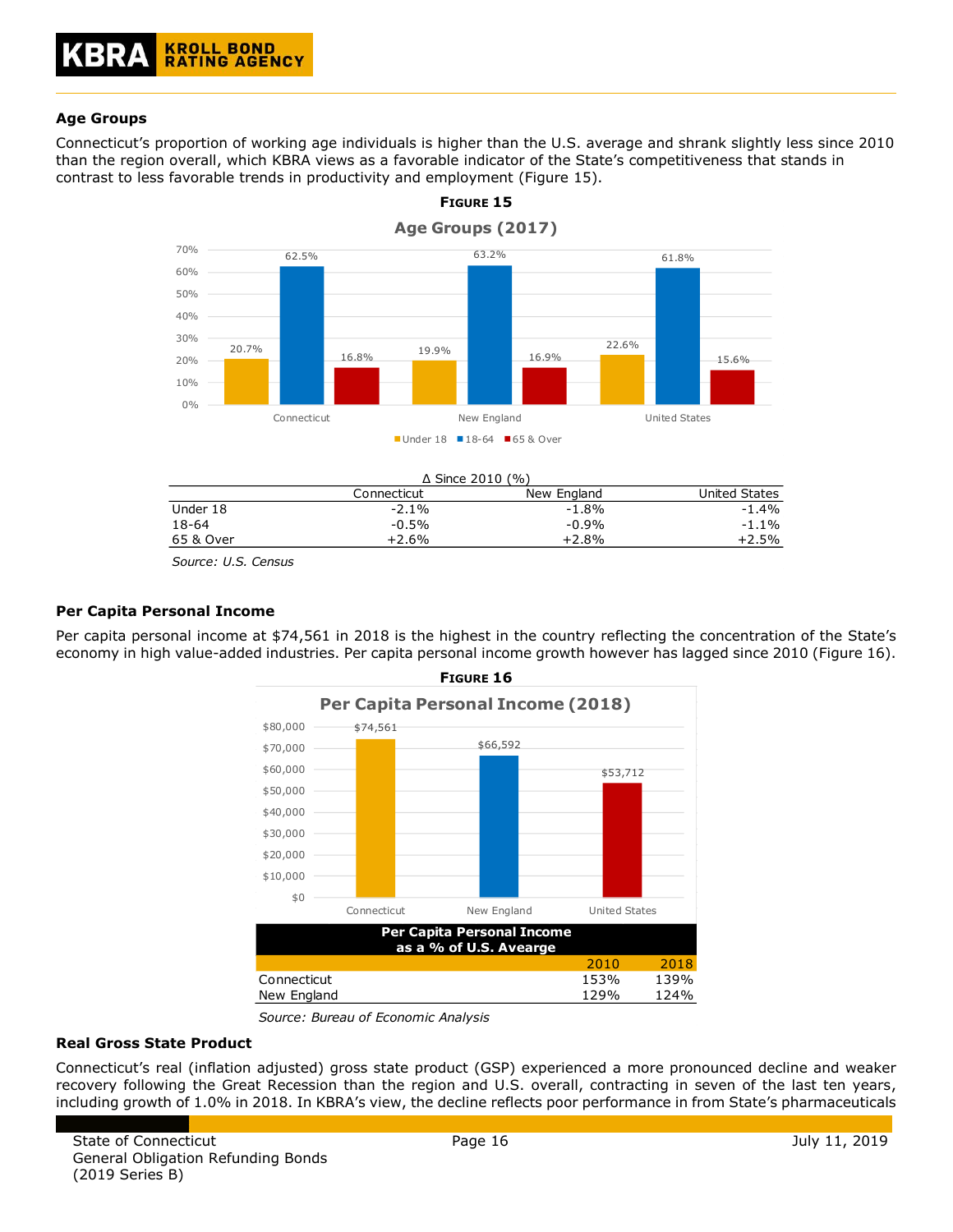## **KROLL BOND RATING AGENCY**

and financial activities sectors, both of which were outsized contributors to growth in the decade preceding the Great Recession. The financial activities sector has declined from 31.4% of real GSP in 2009 to 26.4% in 2017 as various types of financial institutions have reduced risk-taking activities. Pharmaceutical sector activity has additionally declined due to the reduction of activity in the State by Pfizer, Bayer, and Bristol Myers Squibb from the State since 2007. This drag is evidenced by the decline in chemical manufacturing as a share of total real GSP from 9.4% in 2007 to 1.6% in 2016.<sup>1</sup>



*Source: Bureau of Economic Analysis*

#### **Employment**

ł

Connecticut's employment base is broad and benefits from specialization in value added sectors including advanced manufacturing, education/health services and financial activities (Figure 18). Employment growth has been slow through the current economic cycle with 2018 employment exceeding the prior 2008 pre-crisis peak by about 3.0% compared to U.S. jobs 6.7% above this prior high-water mark (Figure 20). Since 2008, the State's employment concentration in education/health services intensified while manufacturing employment has declined (Figure 19). KBRA views the decline in manufacturing employment as consistent with the reduced pharmaceuticals activity discussed previously. Financial activities employment, inclusive of insurance, real estate, and other rental and leasing activity in turn is about 5.1% above its prior 2009 high as of 2017 even as its corresponding share of GSP has declined.

 $<sup>1</sup>$  Granular GSP data for chemical manufacturing sector was not disclosed subsequent to 2016.</sup>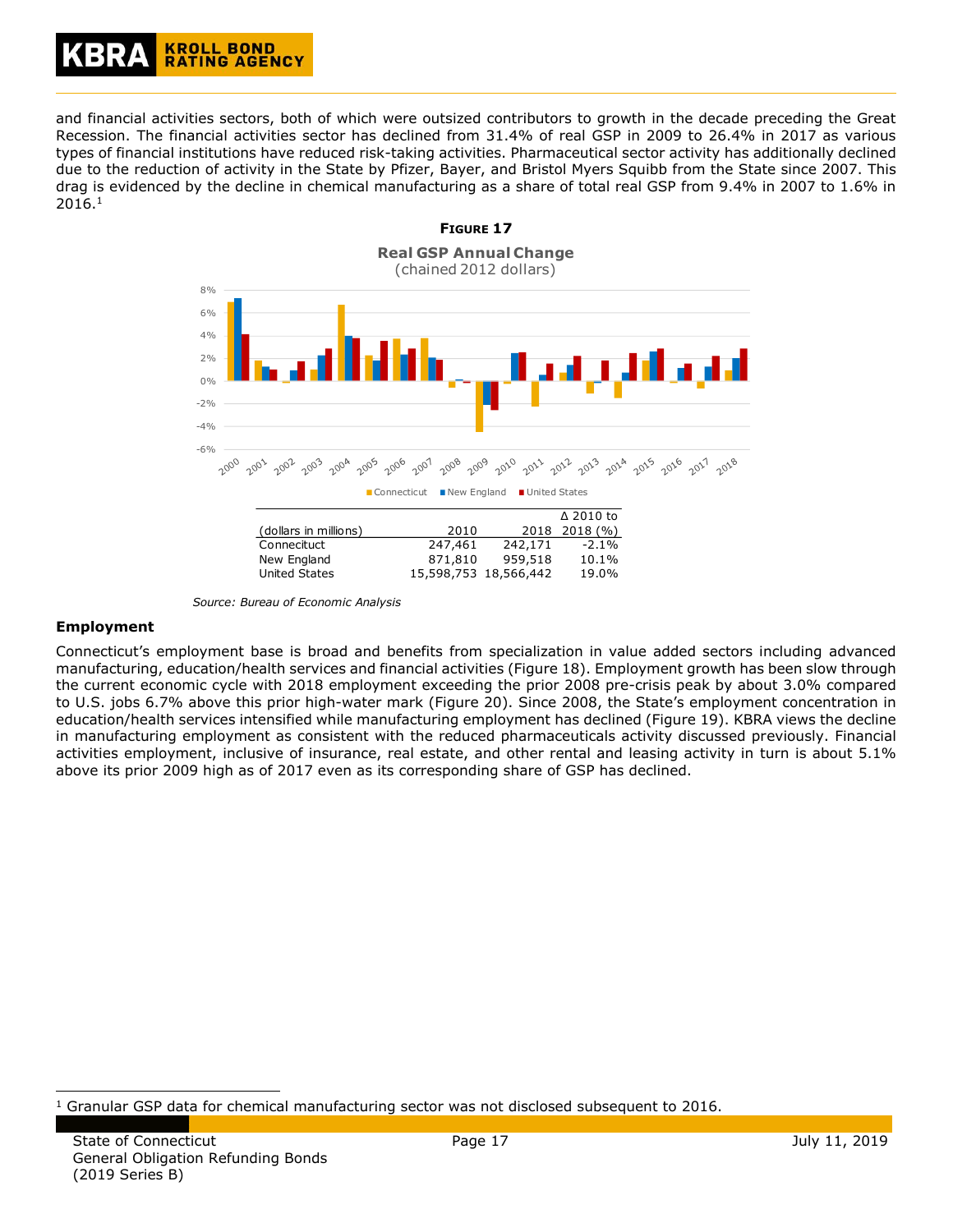



Unemployment has tracked closely with the U.S. over the last decade but trailed the performance of the region. The State unemployment rate was 3.3% as of April 2019 which was somewhat higher than the New England region and U.S. at 2.8% and 3.6%, respectively.

|                                                  |                                                     |                     | FIGURE 20                                     |                |                                |              |
|--------------------------------------------------|-----------------------------------------------------|---------------------|-----------------------------------------------|----------------|--------------------------------|--------------|
|                                                  | Employment (Not Seasonally Adjusted) (in thousands) |                     |                                               |                |                                |              |
| Year                                             | <b>State of</b><br><b>Connecticut</b>               | <b>A YOY</b><br>(%) | <b>New</b><br><b>England</b><br><b>Region</b> | Δ ΥΟΥ<br>(9/6) | <b>United</b><br><b>States</b> | Δ ΥΟΥ<br>(%) |
| 2000                                             | 1,722                                               |                     | 7,131                                         |                | 136,891                        |              |
| 2001                                             | 1,705                                               | $-1.0%$             | 7,127                                         | 0.0%           | 136.933                        | 0.0%         |
| 2002                                             | 1.697                                               | $-0.4%$             | 7,116                                         | $-0.2%$        | 136.485                        | $-0.3%$      |
| 2003                                             | 1,688                                               | $-0.5%$             | 7,103                                         | $-0.2%$        | 137,736                        | 0.9%         |
| 2004                                             | 1,686                                               | $-0.1%$             | 7,115                                         | 0.2%           | 139,252                        | 1.1%         |
| 2005                                             | 1,709                                               | 1.4%                | 7,168                                         | 0.7%           | 141,730                        | 1.8%         |
| 2006                                             | 1.749                                               | 2.3%                | 7.260                                         | 1.3%           | 144,427                        | 1.9%         |
| 2007                                             | 1,773                                               | 1.4%                | 7,304                                         | 0.6%           | 146,047                        | 1.1%         |
| 2008                                             | 1,775                                               | 0.1%                | 7,278                                         | $-0.4%$        | 145.362                        | $-0.5%$      |
| 2009                                             | 1.741                                               | $-1.9%$             | 7,109                                         | $-2.3%$        | 139.877                        | $-3.8%$      |
| 2010                                             | 1,737                                               | $-0.2%$             | 7,103                                         | $-0.1%$        | 139,064                        | $-0.6%$      |
| 2011                                             | 1,746                                               | 0.5%                | 7,141                                         | 0.5%           | 139,869                        | 0.6%         |
| 2012                                             | 1.730                                               | $-0.9%$             | 7,171                                         | 0.4%           | 142,469                        | 1.9%         |
| 2013                                             | 1,718                                               | $-0.7%$             | 7,197                                         | 0.4%           | 143,929                        | 1.0%         |
| 2014                                             | 1,763                                               | 2.6%                | 7,342                                         | 2.0%           | 146,305                        | 1.7%         |
| 2015                                             | 1,781                                               | 1.0%                | 7,426                                         | 1.1%           | 148,834                        | 1.7%         |
| 2016                                             | 1,794                                               | 0.7%                | 7,527                                         | 1.4%           | 151,436                        | 1.7%         |
| 2017                                             | 1.808                                               | 0.8%                | 7,638                                         | 1.5%           | 153,337                        | 1.3%         |
| 2018                                             | 1,827                                               | 1.1%                | 7,793                                         | 2.0%           | 155,761                        | 1.6%         |
| <b>Growth</b><br><b>Since</b><br>Cyclical<br>Low | 109                                                 | 6.4%                | 690                                           | 9.7%           | 16,697                         | 12.0%        |



Note: Cyclical low noted in bold.

#### **Home Value**

State home value appreciation has lagged the region and the U.S. by a significant margin since the year 2000. As of Q1 2019, home values are 13.9% below their prior Q1 2007 peak while region and U.S. values have appreciated to 4.1% and 15.2%, respectively, over the same period.